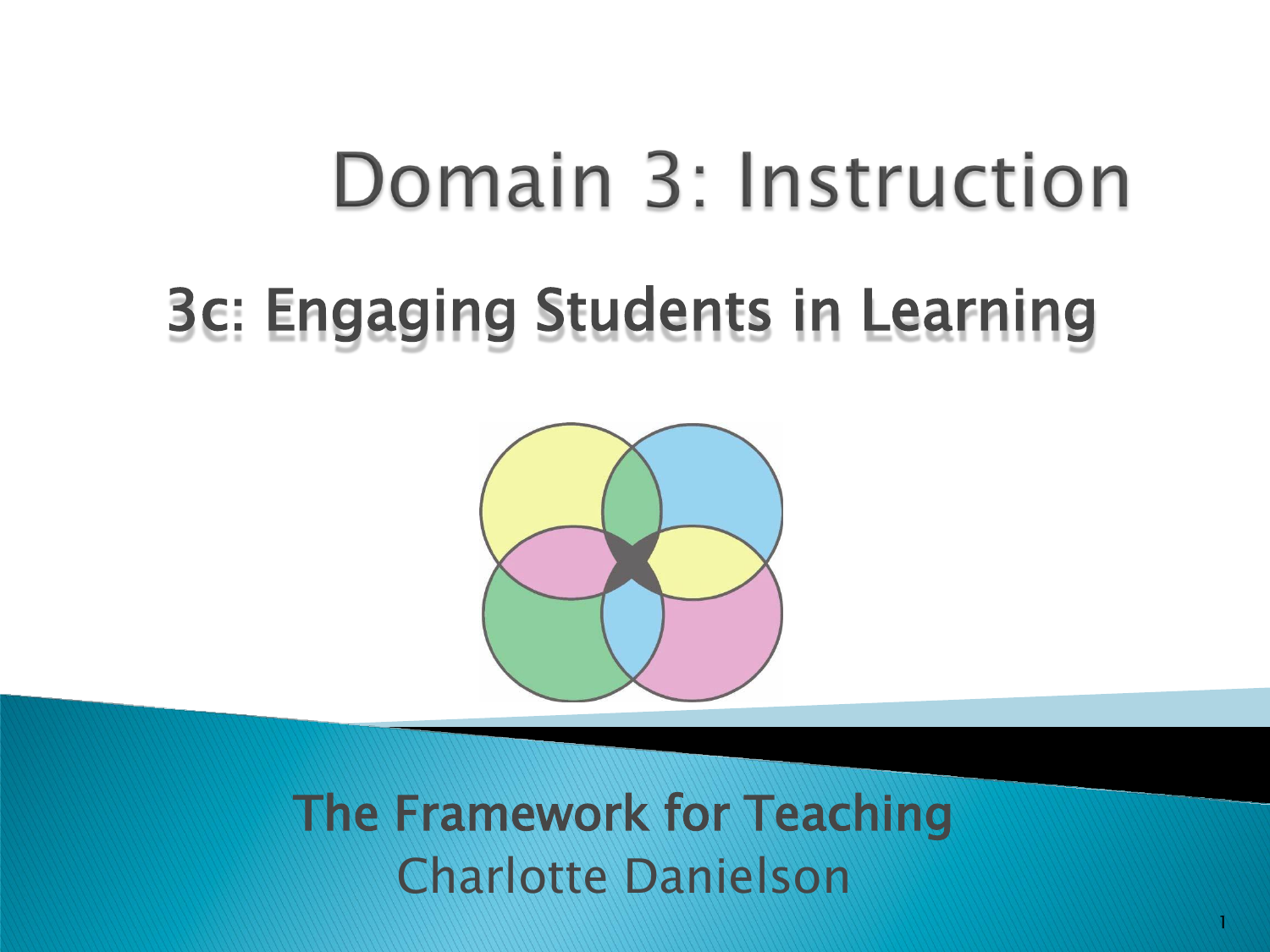# Objectives 3c: Engaging Students in Learning

3c as a component of effective teaching

Understand the elements of 3c

Review critical attributes of 3c

Identify HEDI levels in 3c

Strategies to improve student engagement

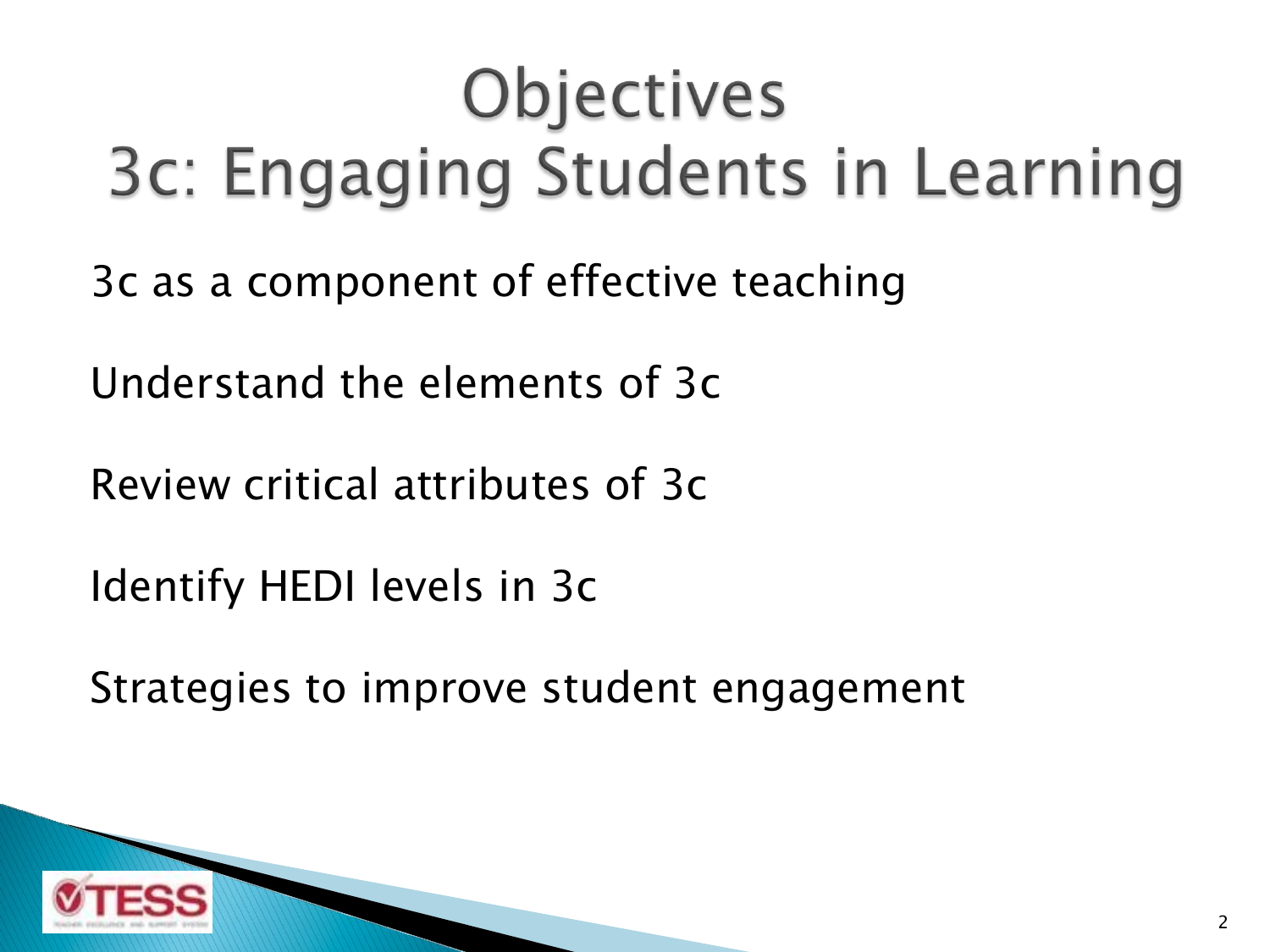### Why is Engaging Students in Learning the "centerpiece" component of effective teaching?

Students are intellectually active versus "busy" or "on task"

• compliant vs. engaged

Essential components of engagement:

- understanding through doing
- engagement in discussion, debate, "what if" questions, discovering patterns, etc.
- student contributions to the intellectual life of the class

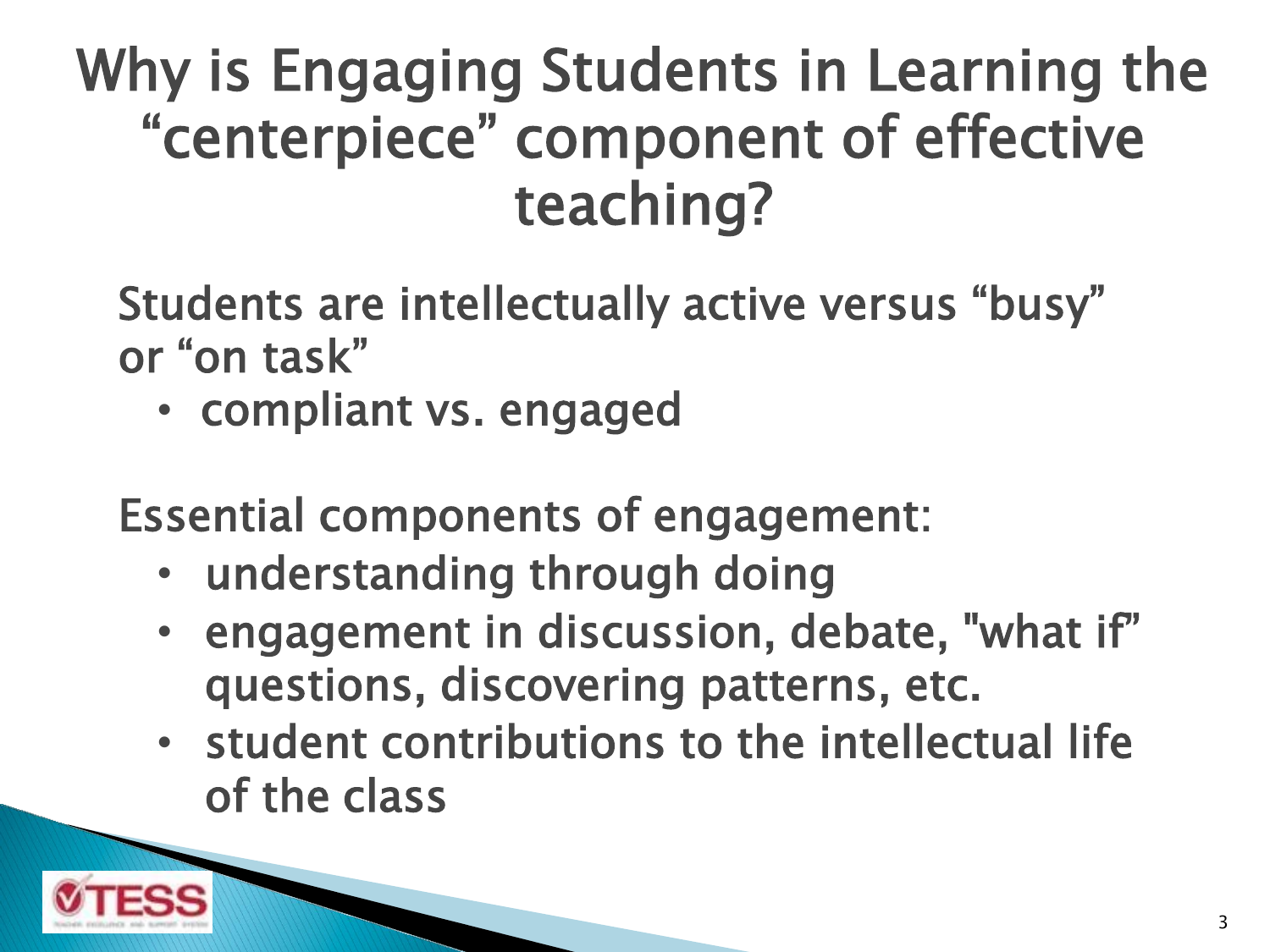### Why is Engaging Students in Learning the "centerpiece" component of effective teaching? (continued)

#### } A lesson usually has a discernible structure

- a beginning, a middle, and an end
- scaffolding provided by the teacher or by the activities themselves
- student tasks organized to provide cognitive challenge
- student reflection on their actions and what they have learned
- closure of the lesson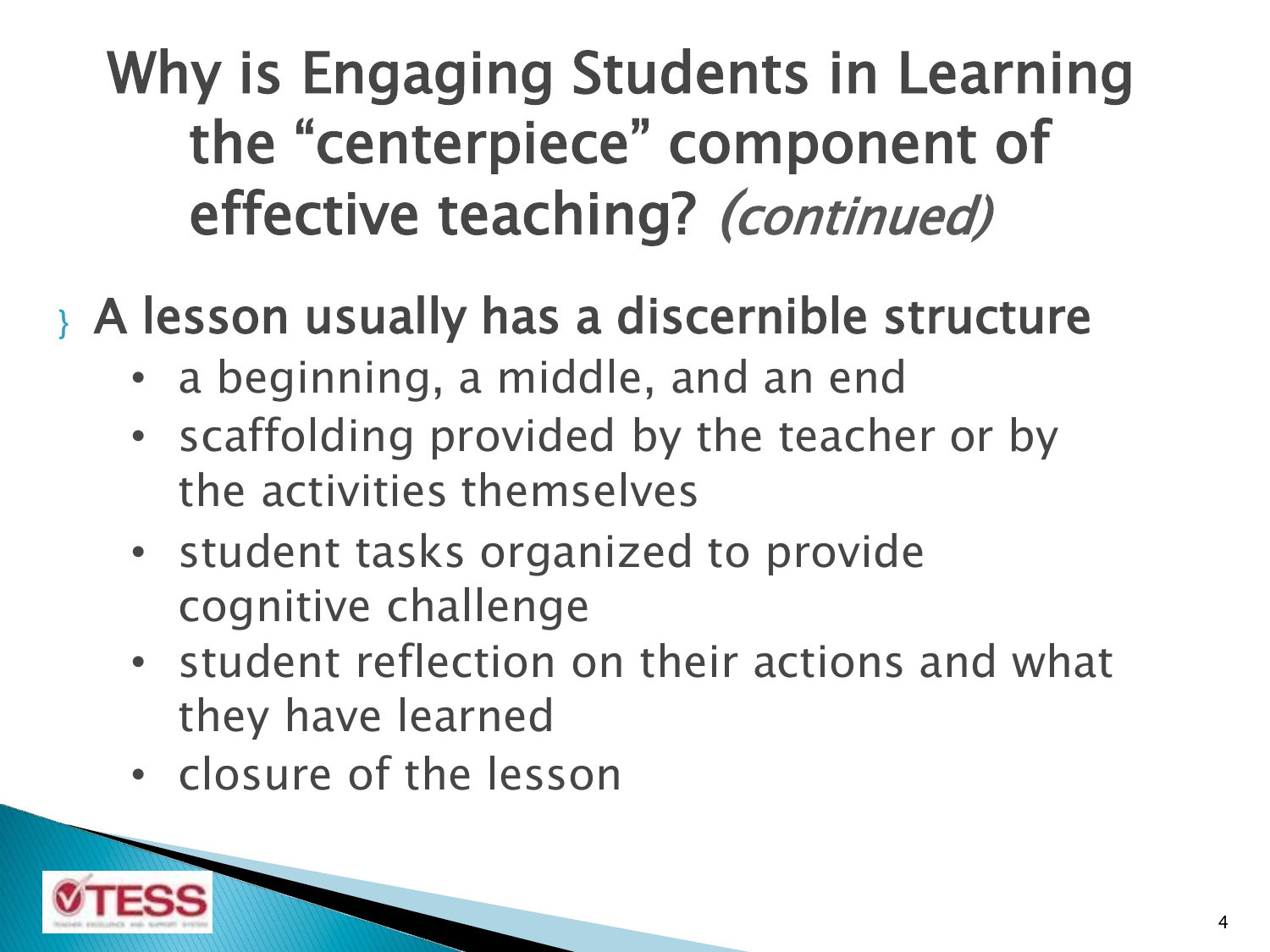### Why is Engaging Students in Learning the "centerpiece" component of effective teaching? (continued)

- } A critical question for an observer in determining the degree of student engagement is, "What are the students being asked to do?" and "How challenging is this?"
- } The best evidence for student engagement is what students are saying and doing as a consequence of what the teacher does, has done, or has planned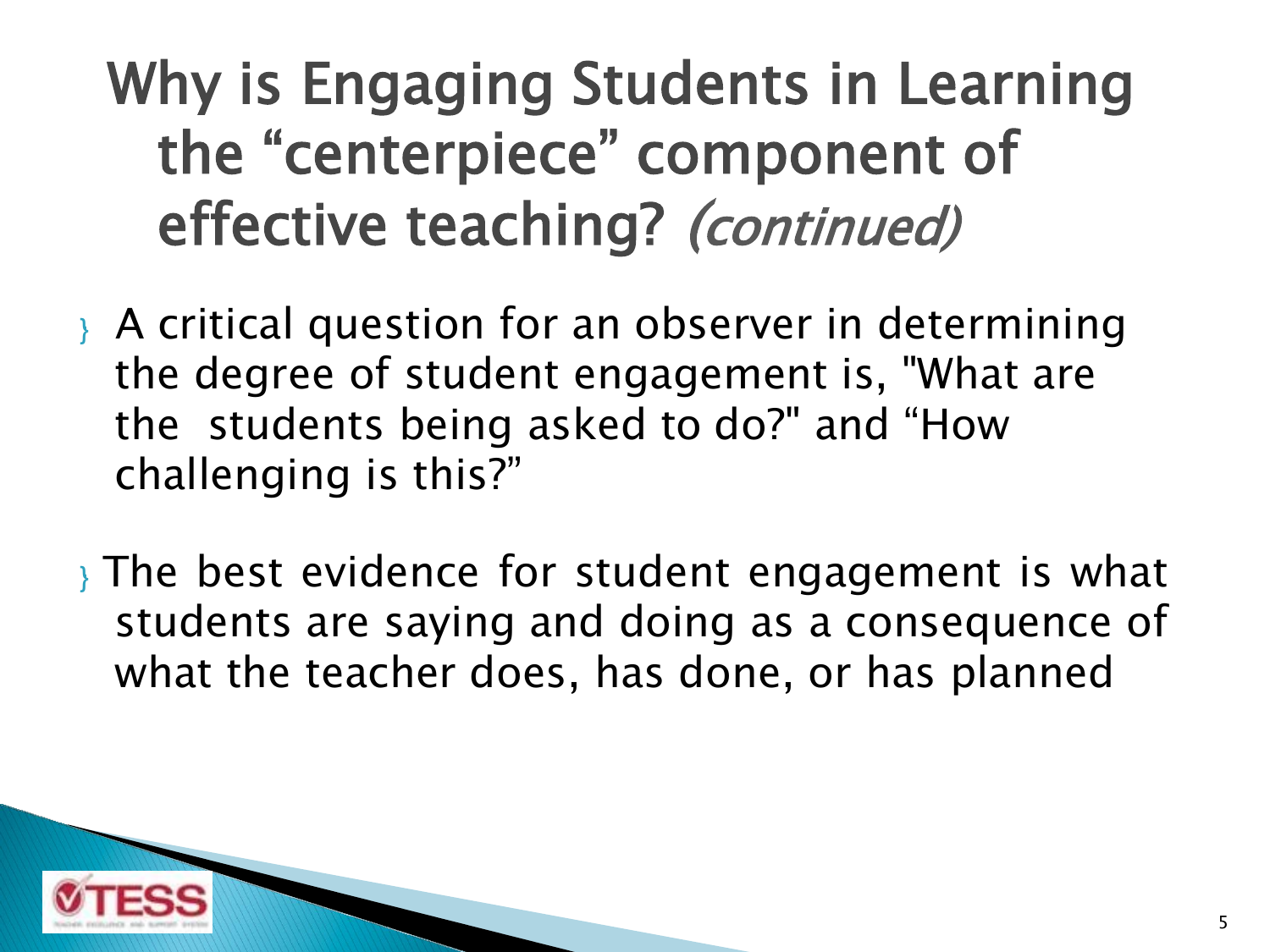### Compliant vs. Engaged Learners

Compliant learners work because it's assigned, not because they find it interesting or relevant

- ❖ Easy to manage
- Do what's expected
- Participate when there's little risk of being wrong

Engaged learners often pursue their own train of thought

- ❖ Tend to focus on the learning
- ❖ Share thoughts unprompted (often without consideration for others)
- **❖ Take risks**
- Can be needy
- **❖ Question everything**

#### **REAL ENGAGEMENT IS NOT COMPLIANCE**

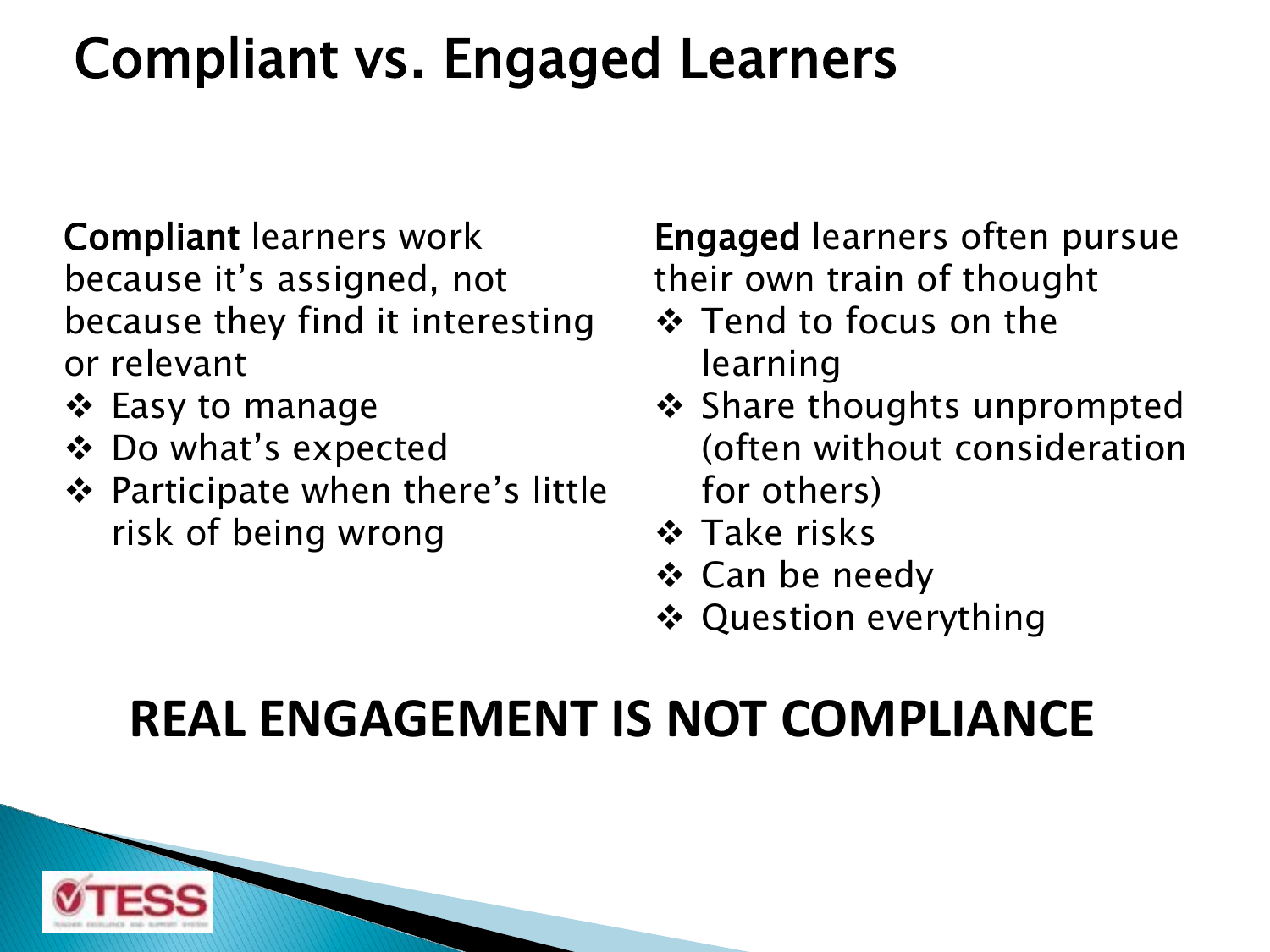# Keys to Engagement

#### **CLARITY**

- $\checkmark$  Be clear about objectives and outcomes
- $\checkmark$  Explain steps and procedures for the task

#### CONTEXT

- $\checkmark$  Purpose
- $\checkmark$  Relevance
- $\checkmark$  Real-world

#### CULTURE

- $\checkmark$  Create a low-stress environment
- $\checkmark$  Encourage risk-taking
- $\checkmark$  Anticipate common mistakes/misconceptions

#### **CHALLENGE**

- $\checkmark$  The task can't be "Khanified" or "Googled"
- $\checkmark$  Students frame ideas, questions and/or predictions
- $\checkmark$  Problem-solving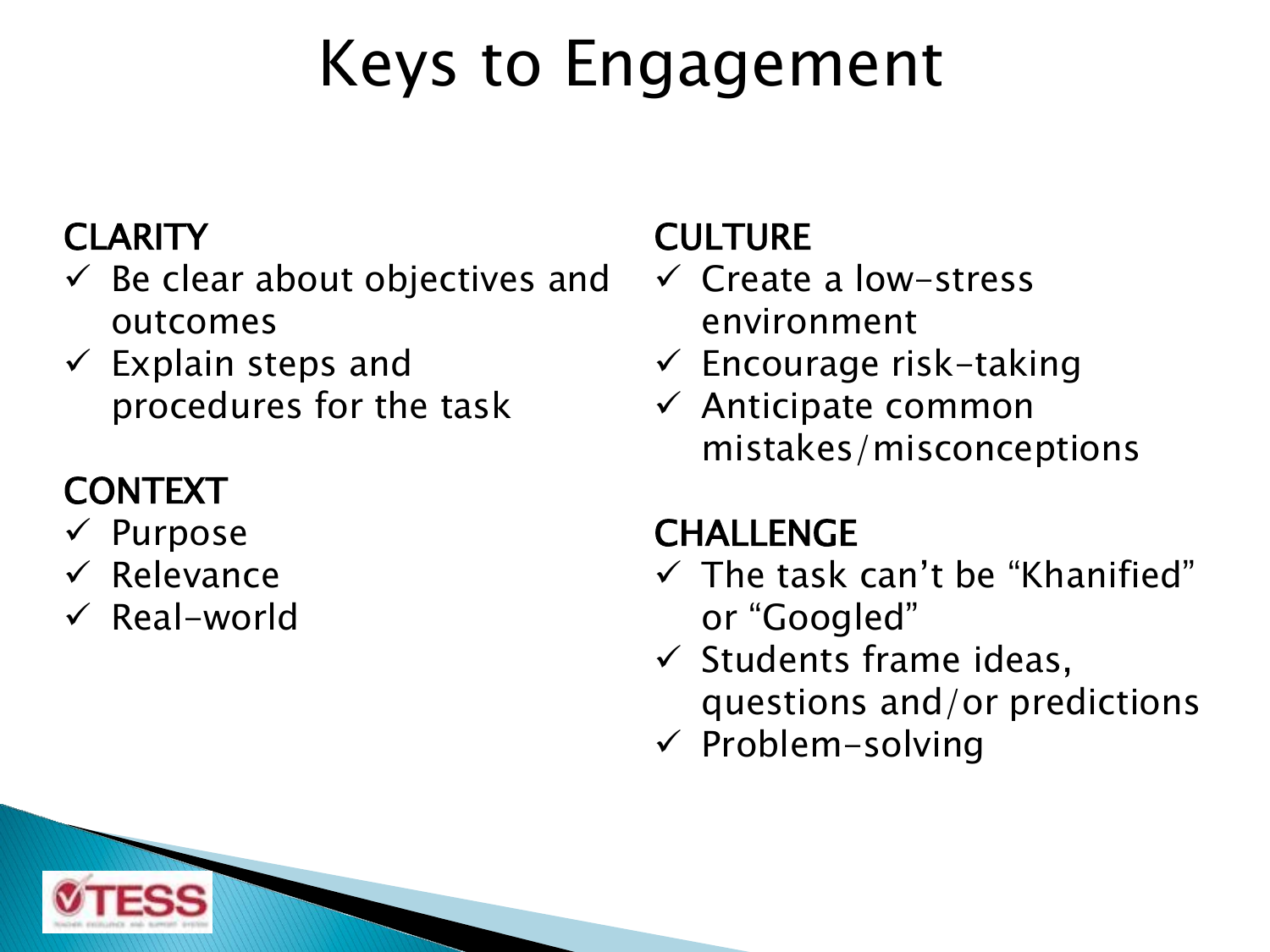

# The Elements

3c may be broken down into <u>four distinct and</u> important elements:

As you review these elements, think about what they might look like in practice in the classroom

#### 1. Activities and Assignments

- Centerpiece of what students do
- New, challenging learning
- Tasks which promote learning and result in "productive struggle"
- Everyone is intellectually engaged

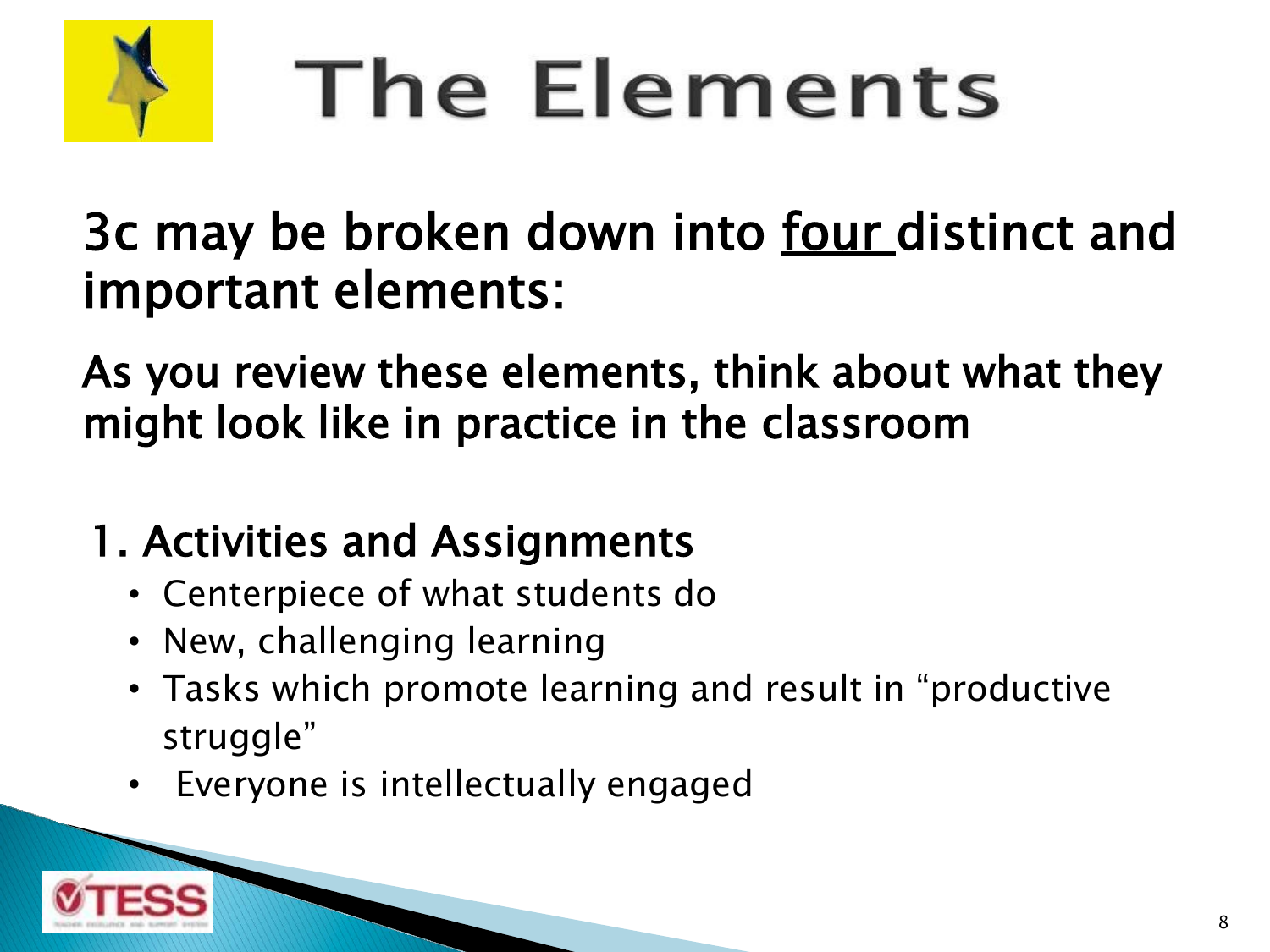

# **The Elements**

#### 2. Grouping of Students

- Whatever the grouping, skilled teachers decide it purposefully
- The focus is on procedures students have been taught for working independently of teacher supervision
- The purpose is to maximize student engagement in learning

#### Grouping Options

- Students of similar background and skill may be clustered together, or the more advanced students may be spread around to the individual groups
- Students might select their own groups, or they could be formed randomly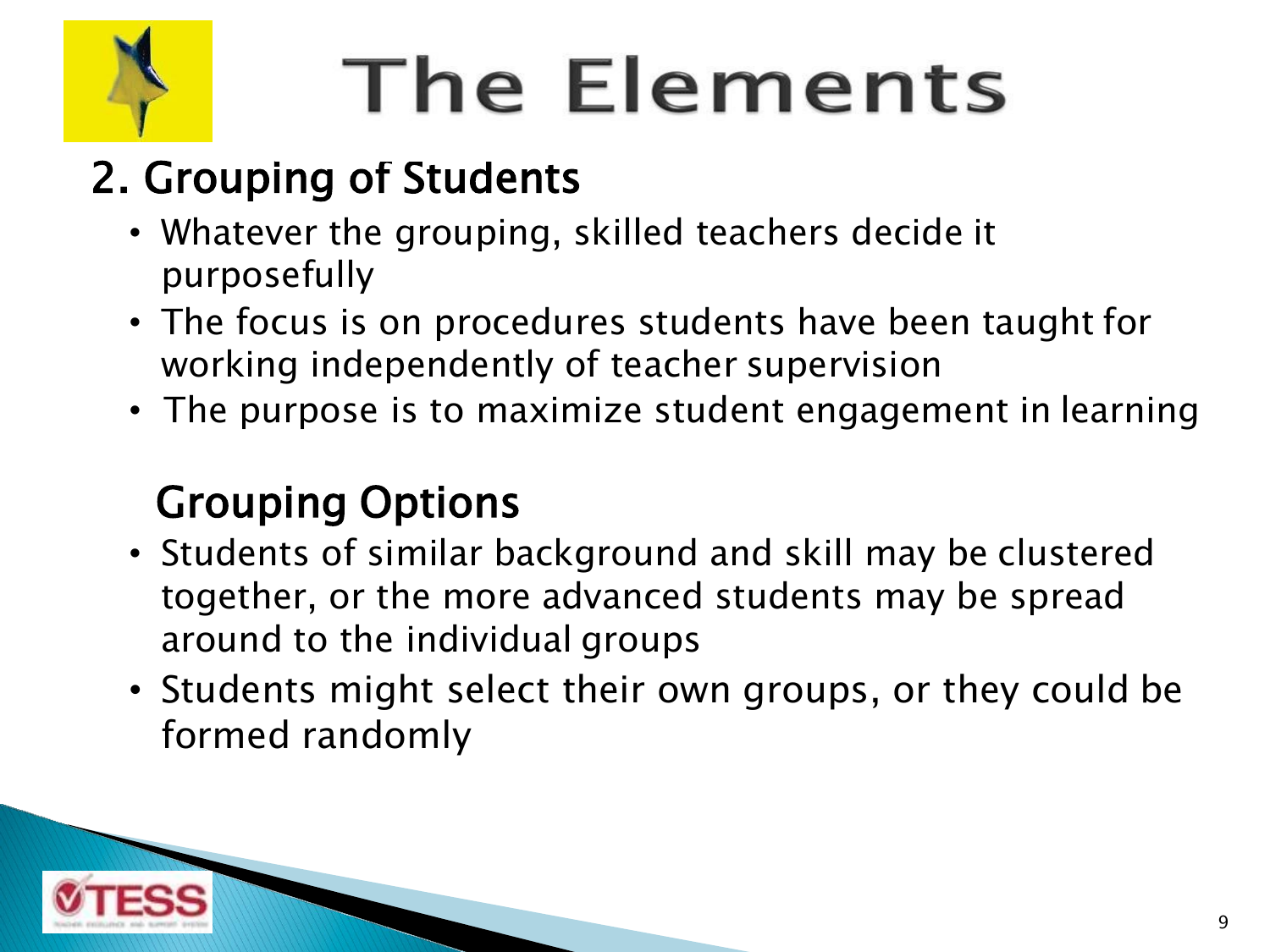

# **The Elements**

#### 3. Instructional Materials and Resources

- Instructional materials can have an enormous impact on student experiences
- A school or district's officially sanctioned materials may be used selectively or supplemented with some better suited to engaging students; for example, the use of primary source materials in Social Studies

#### 4. Structure and Pacing

- A well-defined structure is one of the marks of an experienced teacher
- A well-designed lesson includes time for reflection and closure

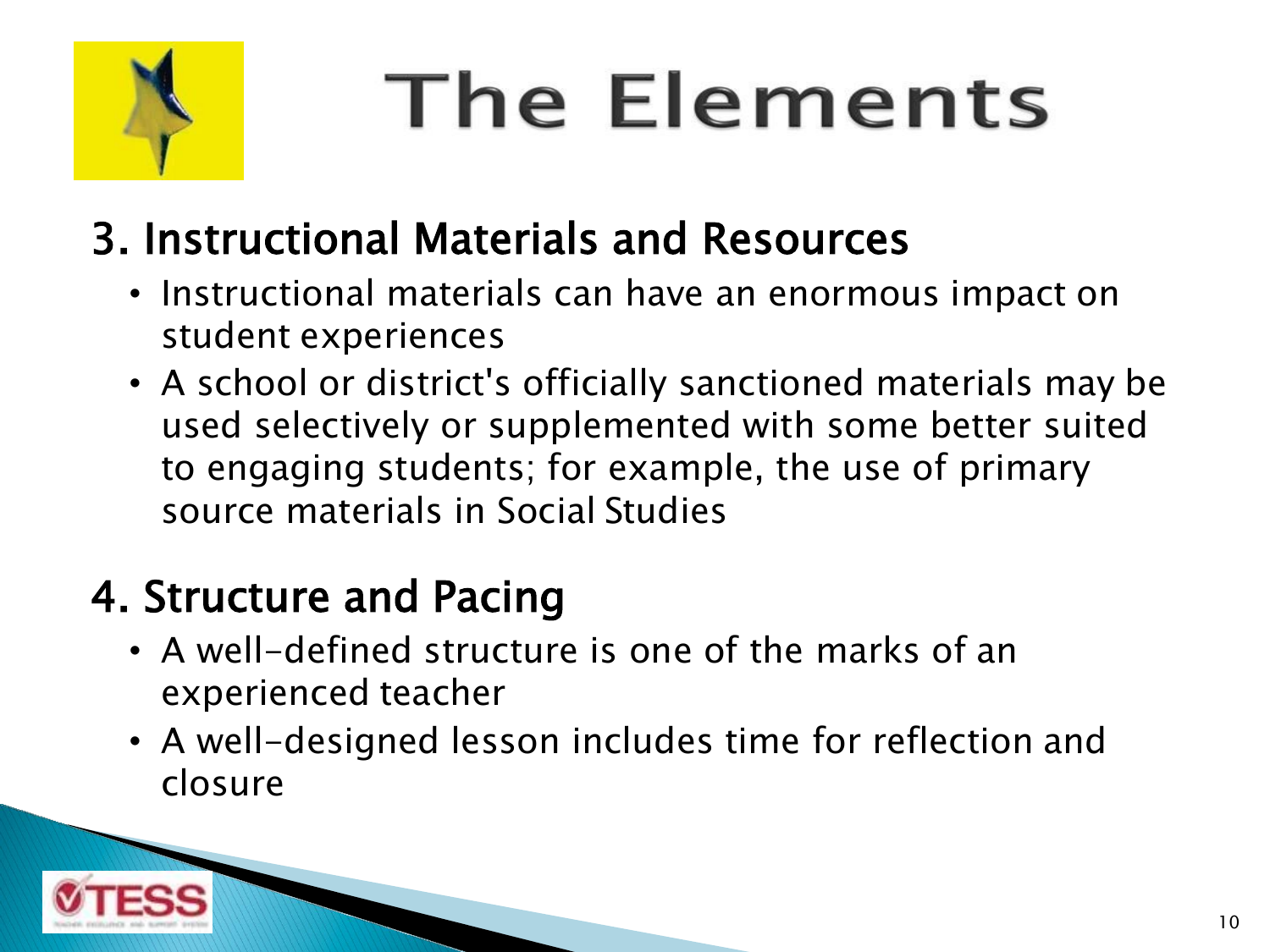# Engaging Students in Learning Indicators

- Activities aligned with goals of the lesson
- Student enthusiasm, interest, thinking, problem-solving, etc.
- Learning tasks that require highlevel student thinking and are aligned with lesson objectives
- New learning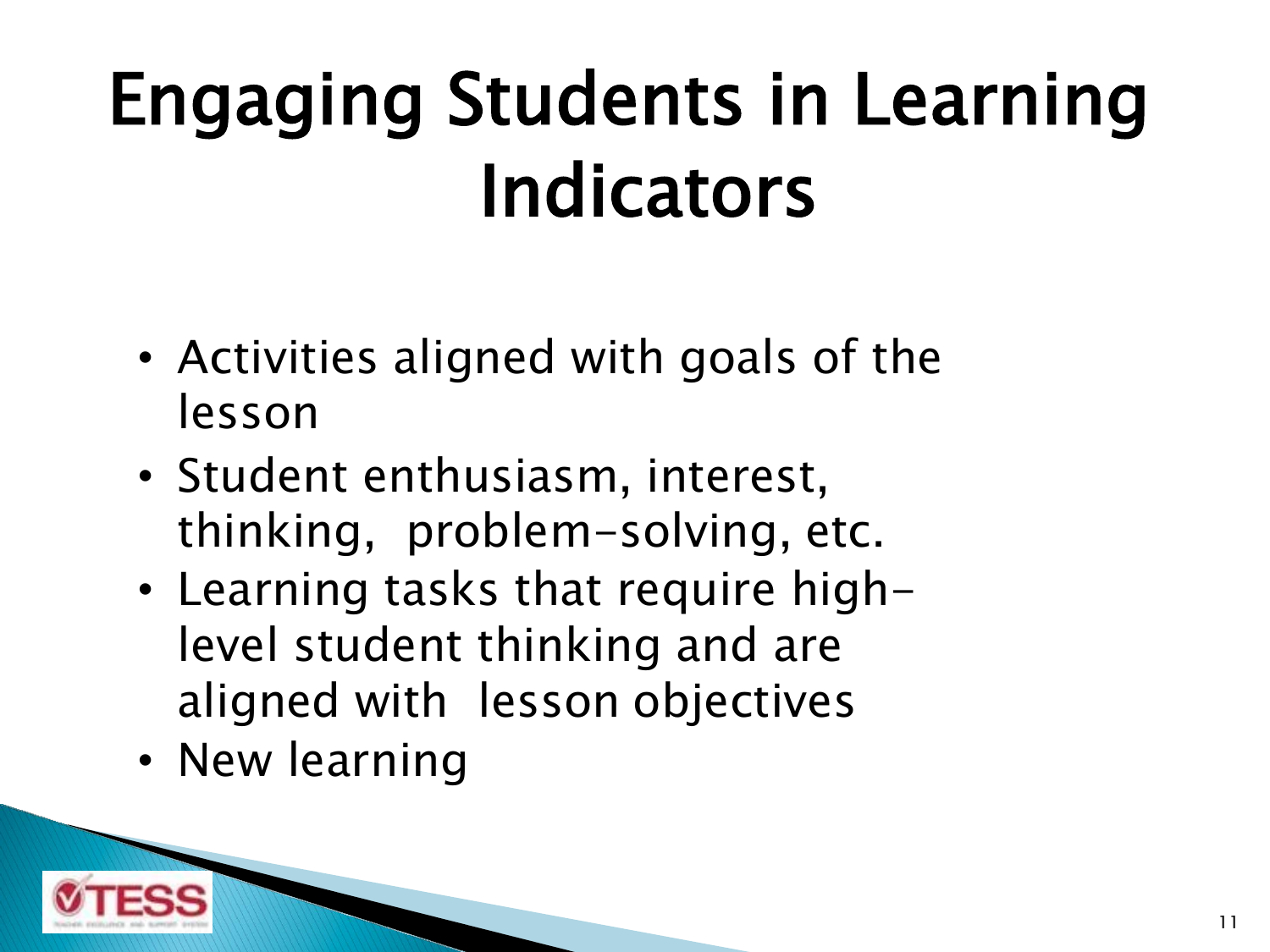### Engaging Students in Learning Indicators (continued)

- } Students are highly motivated to work on all tasks and are persistent even when the tasks are challenging
- } Students are actively "working," rather than watching while the teacher "works"
- } Suitable pacing of the lesson: neither dragging nor rushed, with time for closure and student reflection

Complete activity #1

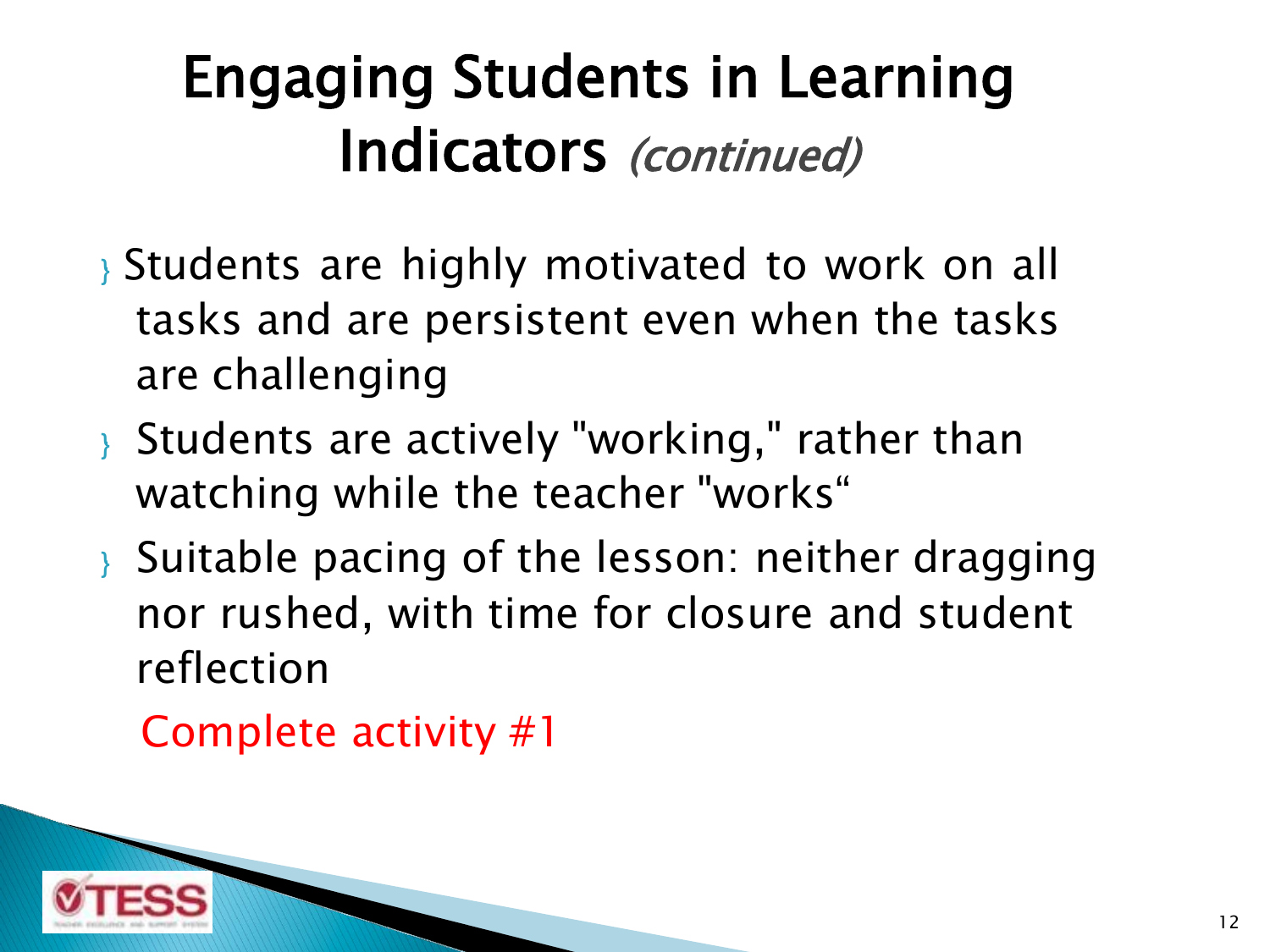Two students ask whether they might remain in their small groups to complete another section of the activity, rather than work independently.

*RELEVANT This observation is evidence for grouping of students—one of the elements for the component.*

Students are asked to formulate a hypothesis about what might happen if the American voting system allowed for the direct election of presidents.

*RELEVANT This observation provides evidence of the type of activities and assignments—an element for the component. The evidence indicates the lesson's use of robust materials and resources, both of which are critical to student learning.*

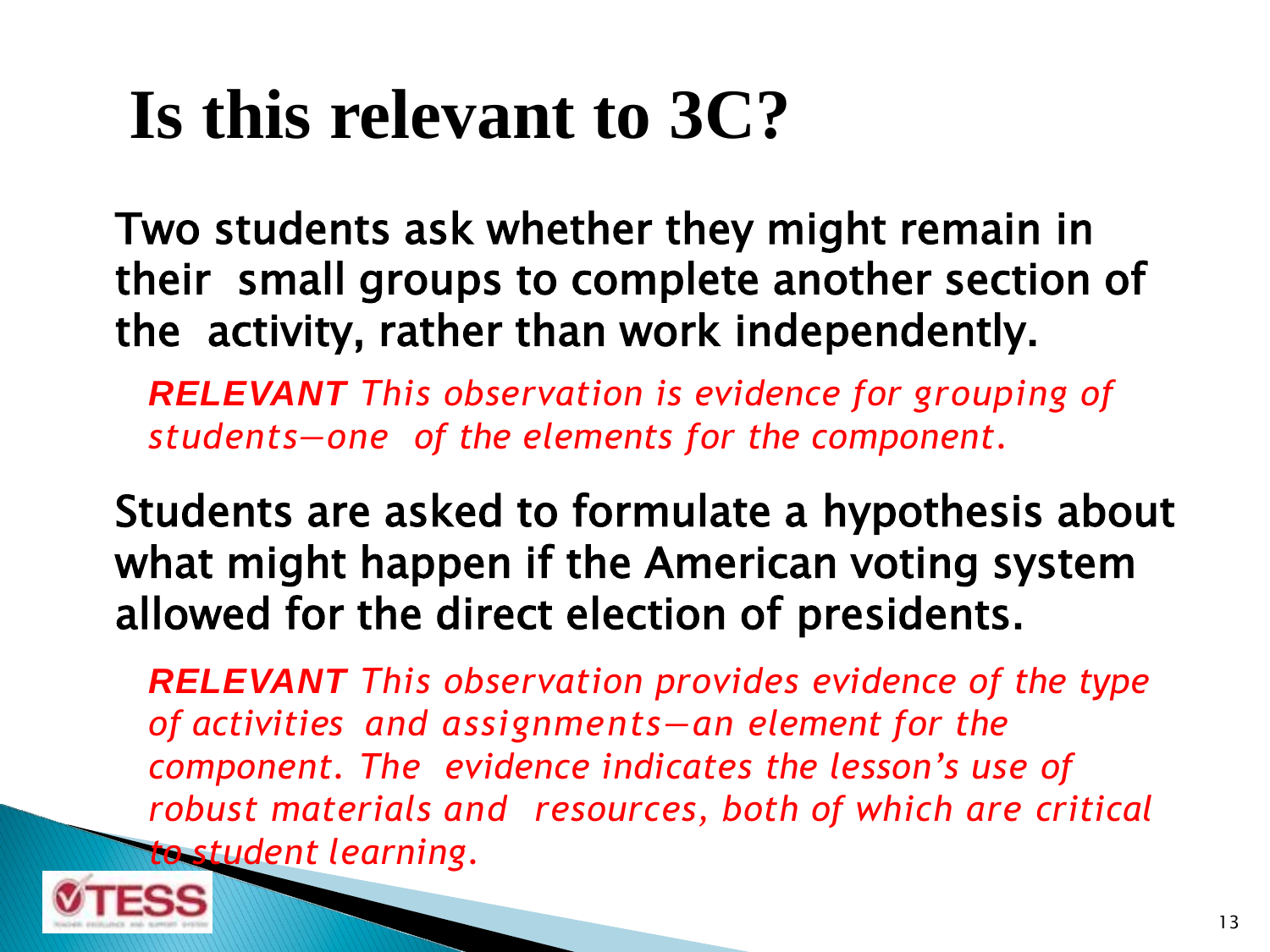The teacher circulates during small-group or independent work, offering suggestions to groups of students.

*NOT RELEVANT: This evidence might seem relevant to grouping of students, which is an element for the component; however, it is more indicative of feedback to students—an element for 3D Using Assessment in Instruction.*

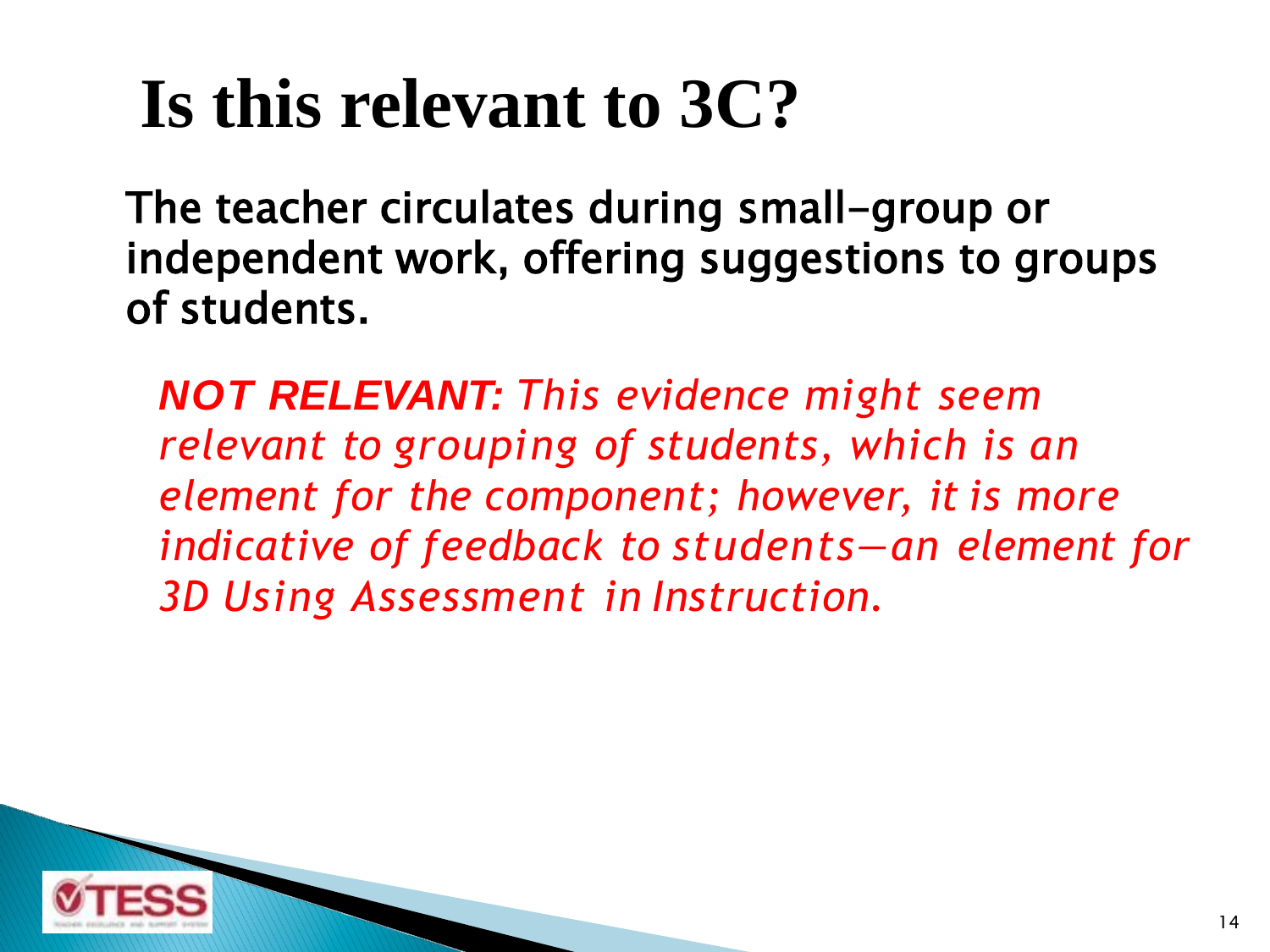Most students don't have time to complete the assignment, but the teacher moves on in the lesson anyway.

*RELEVANT: This observation is a demonstration of the lesson's structure and pacing—one of the elements for the component. The lesson's pacing is highly relevant to a student's ability to engage with the learning material. When it is uneven, students can have difficulty learning.*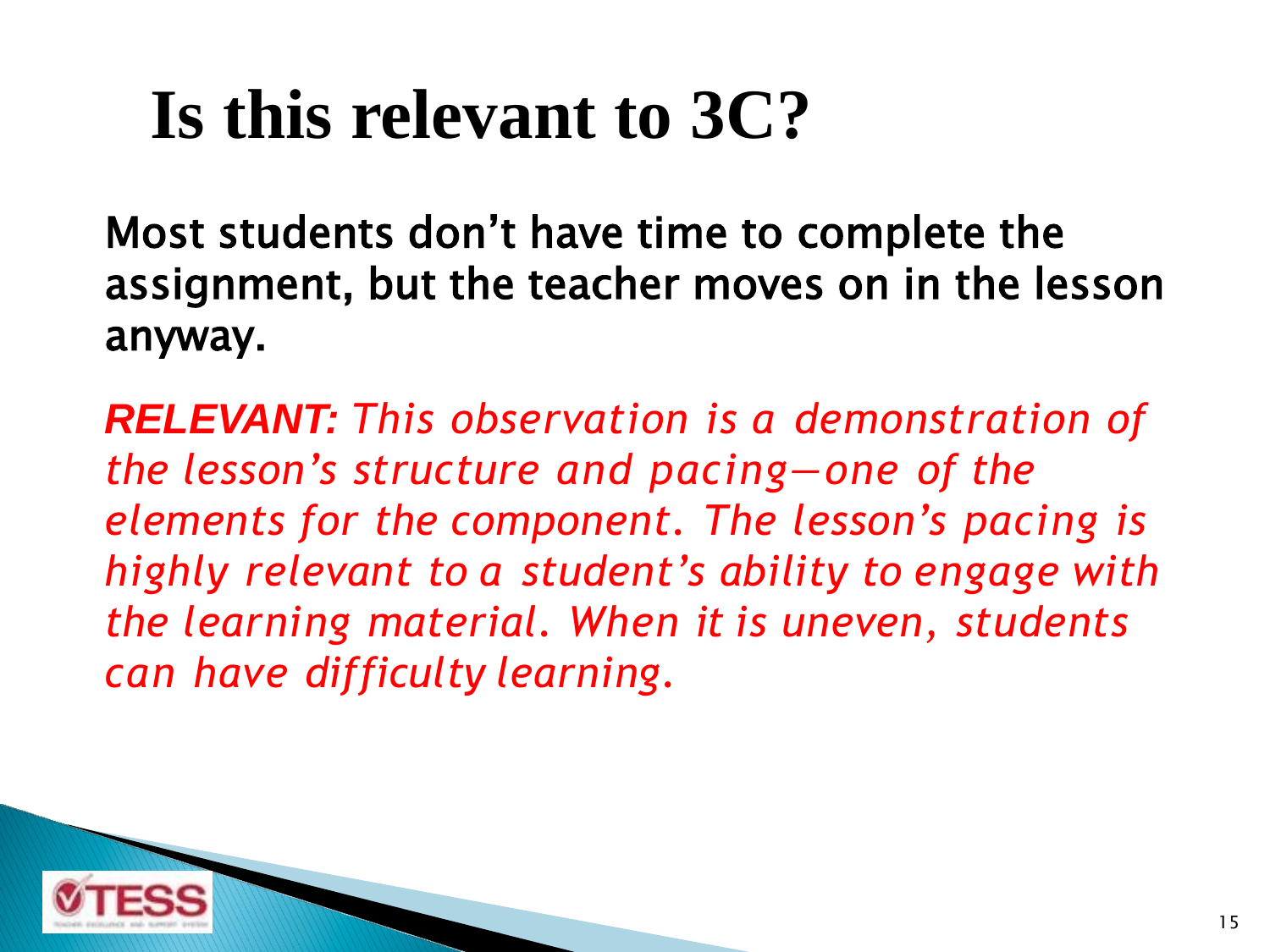A few students do not engage with others in the classroom, even when put together in small groups.

*NOT RELEVANT: This evidence is indicative of student interactions with other students, including both words and actions—an element for 2A Creating an Environment of Respect and Rapport.*

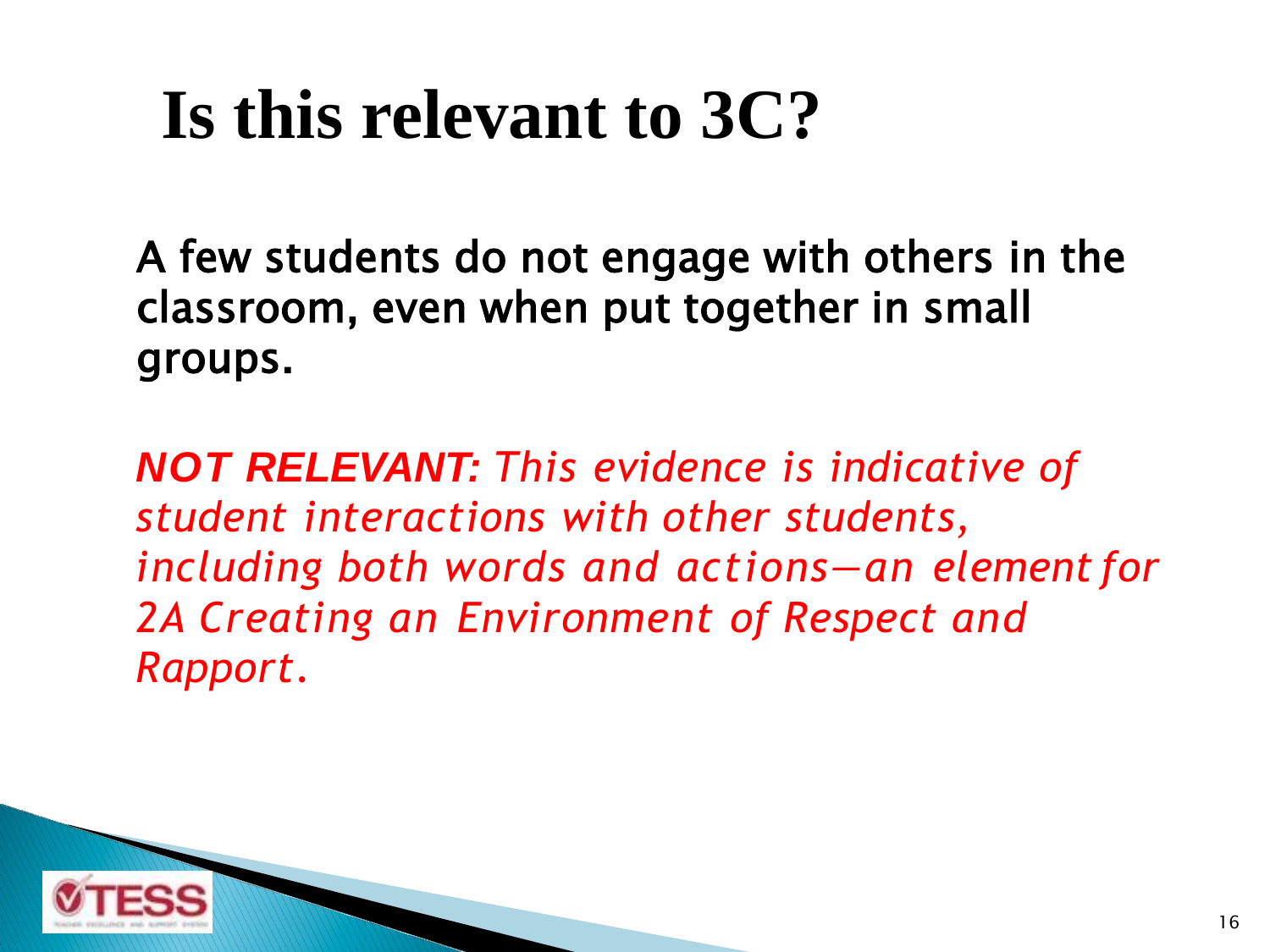# Activity #2:

You will now read four classroom observation descriptions. They are lettered for reference, not by HEDI levels.

Order the following by HEDI level

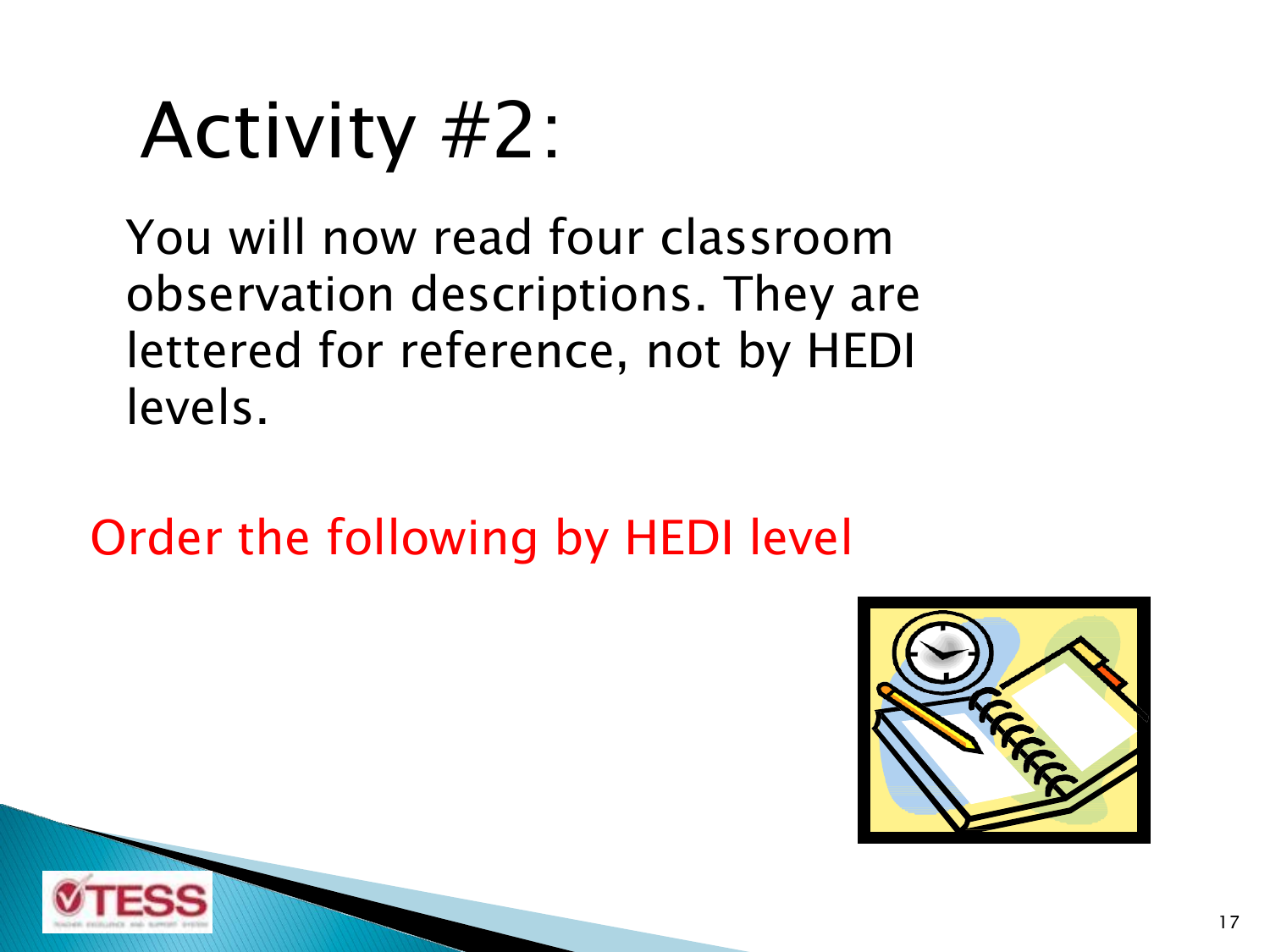

- $\mathbf{A}_{-}$
- $\triangleright$  Virtually all students are intellectually engaged in challenging content, through well-designed learning tasks and suitable scaffolding by the teacher.
- $\triangleright$  Learning tasks and activities are fully aligned with the instructional outcomes.
- $\triangleright$  In addition, there is evidence of some student initiation of inquiry and student contributions to the exploration of important content.
- $\triangleright$  The lesson has a clearly defined structure, and the pacing of the lesson provides students with time needed to intellectually engage with and reflect upon their learning and to consolidate their understanding.
- $\triangleright$  Students may have some choice in how they complete tasks and may serve as resources for one another.

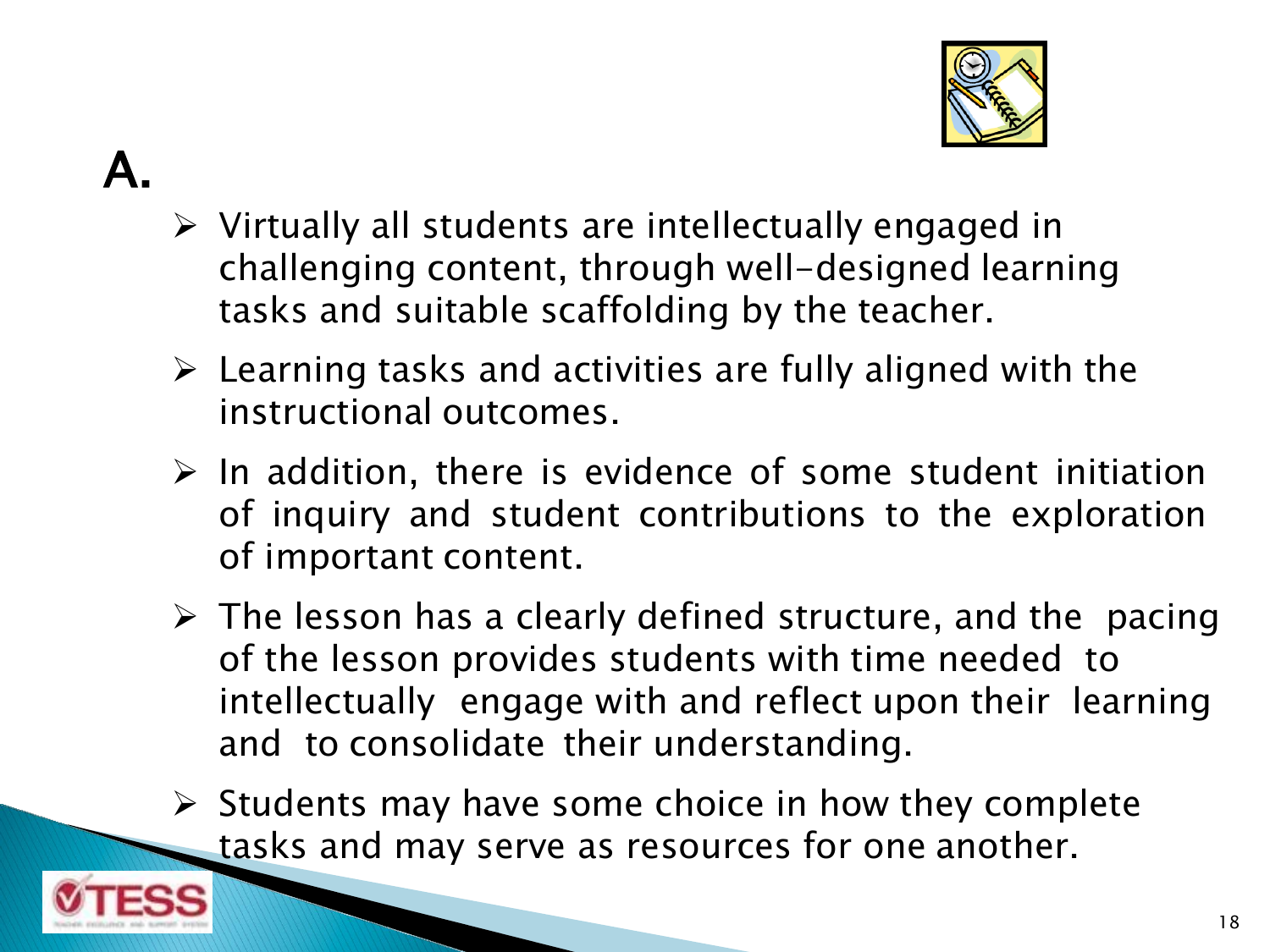

### B.

- $\triangleright$  The learning tasks and activities, materials, resources, instructional groups, and technology are poorly aligned with the instructional outcomes or require only rote responses.
- The lesson has no clearly defined structure, or the pace of the lesson is too slow or rushed.
- $\triangleright$  Few students are intellectually engaged.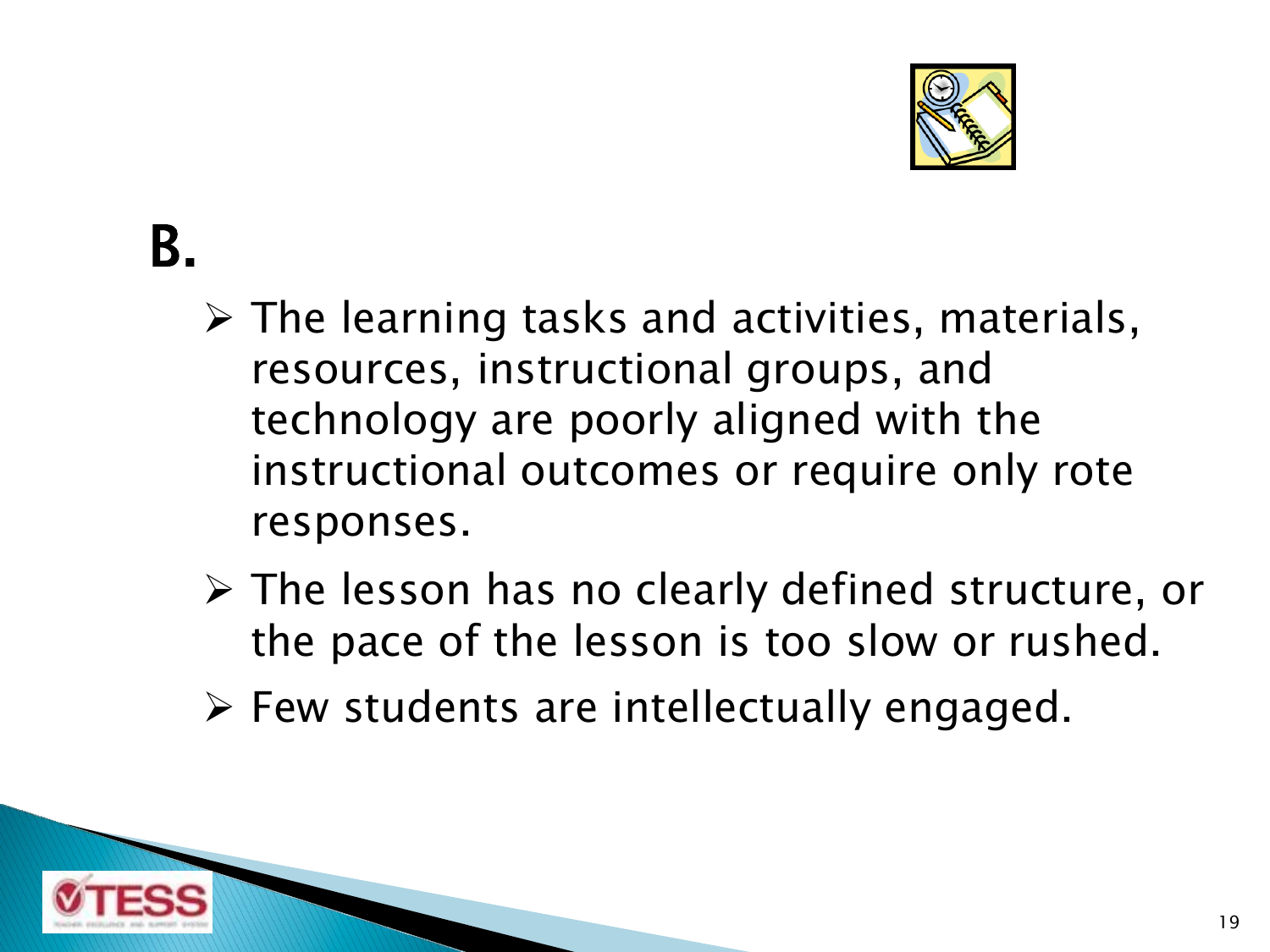

### $\bigcap$

- $\triangleright$  The learning tasks and activities are partially aligned with the instructional outcomes but require only minimal thinking by students, allowing most students to be passive or merely compliant.
- $\triangleright$  The lesson has a recognizable structure; however, the pacing of the lesson may not provide students the time needed to be intellectually engaged.

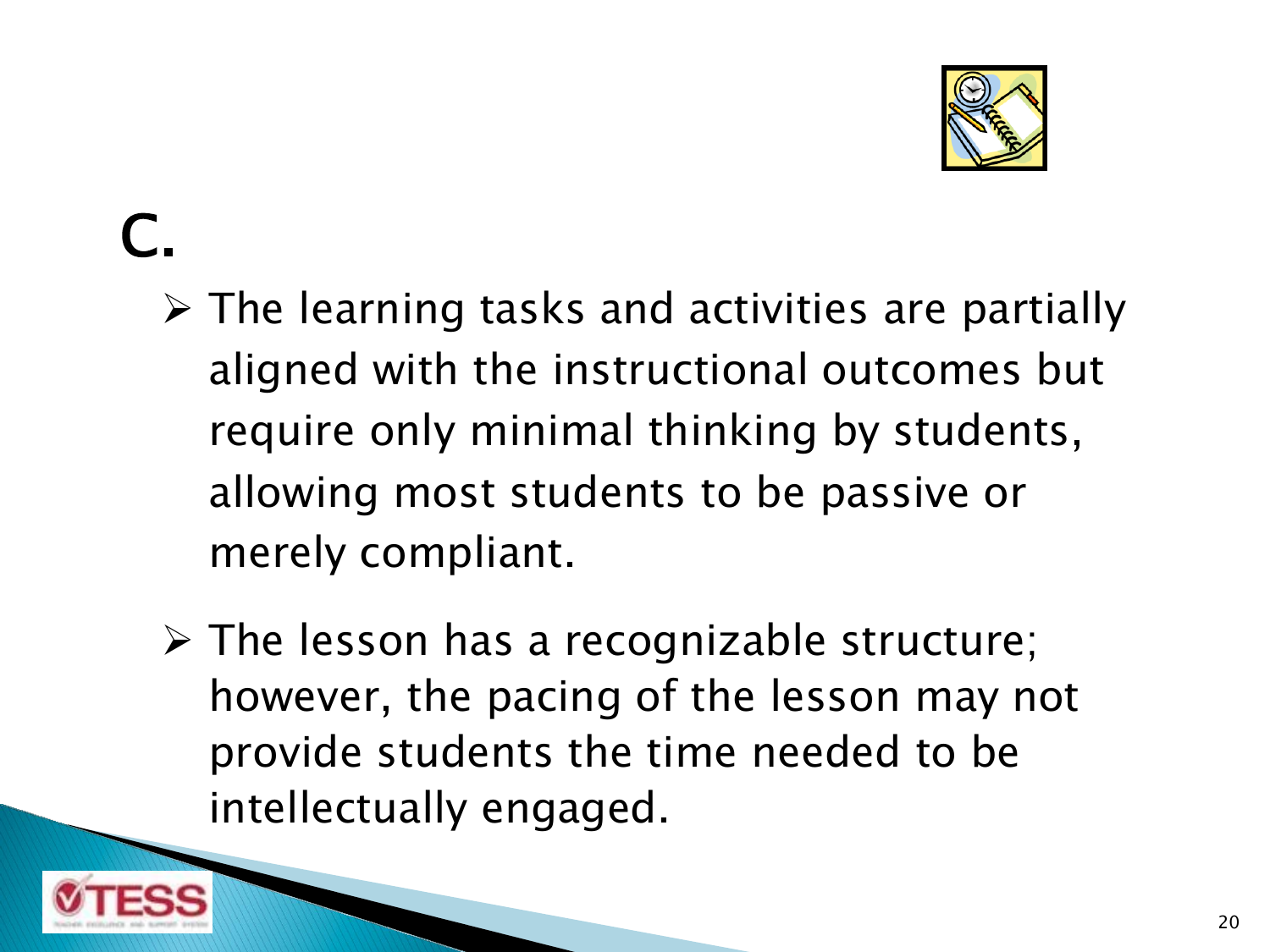

#### D.

- $\triangleright$  The learning tasks and activities are aligned with the instructional outcomes and are designed to challenge student thinking.
- $\triangleright$  Results in active intellectual engagement by most students with important and challenging content, and with teacher scaffolding to support that engagement.
- The lesson has a clearly defined structure and the pacing of the lesson is appropriate, providing most students the time needed to be intellectually engaged.

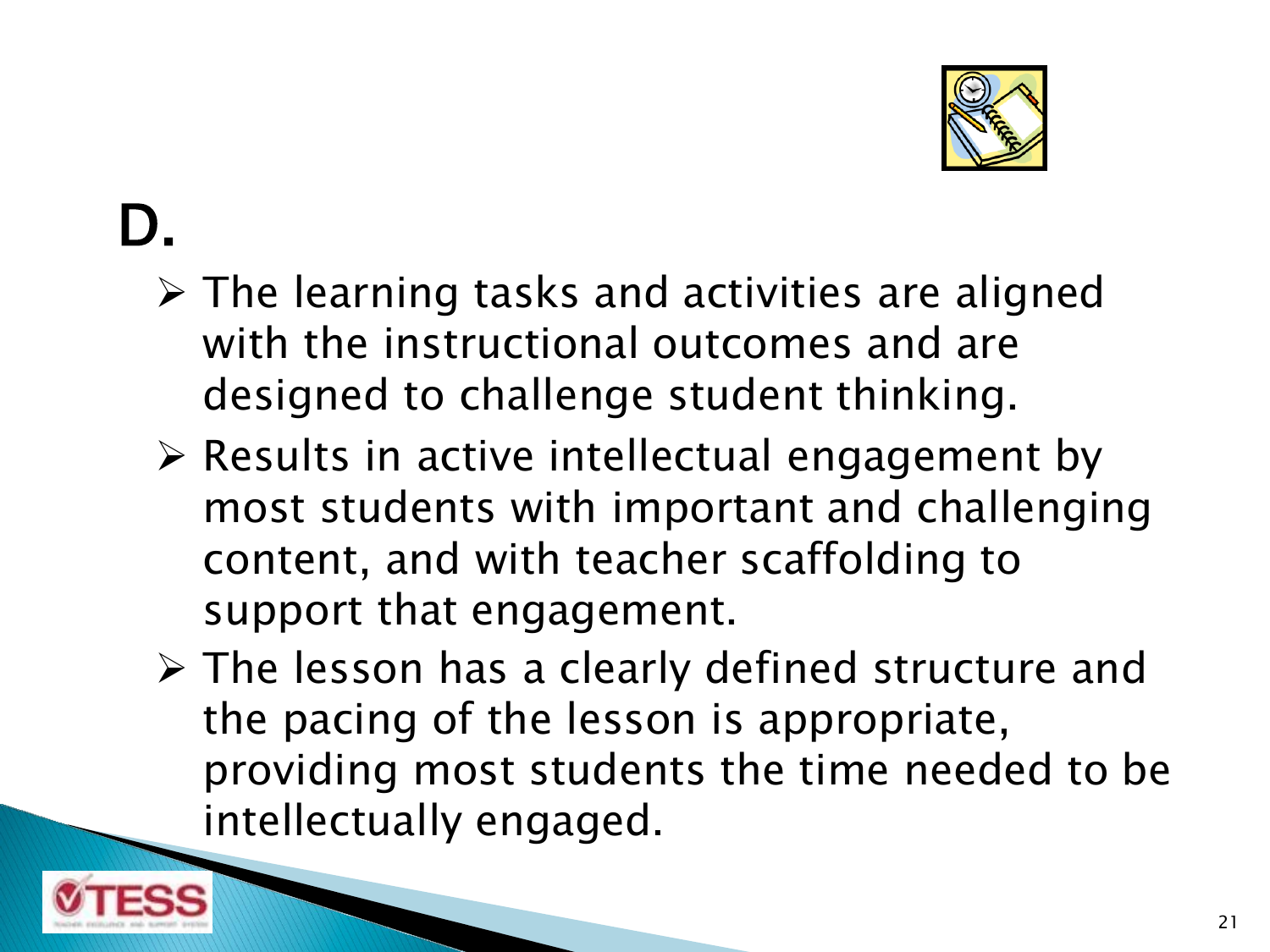A. Highly Effective B. Ineffective C. Developing D. Effective

#### Any surprises?



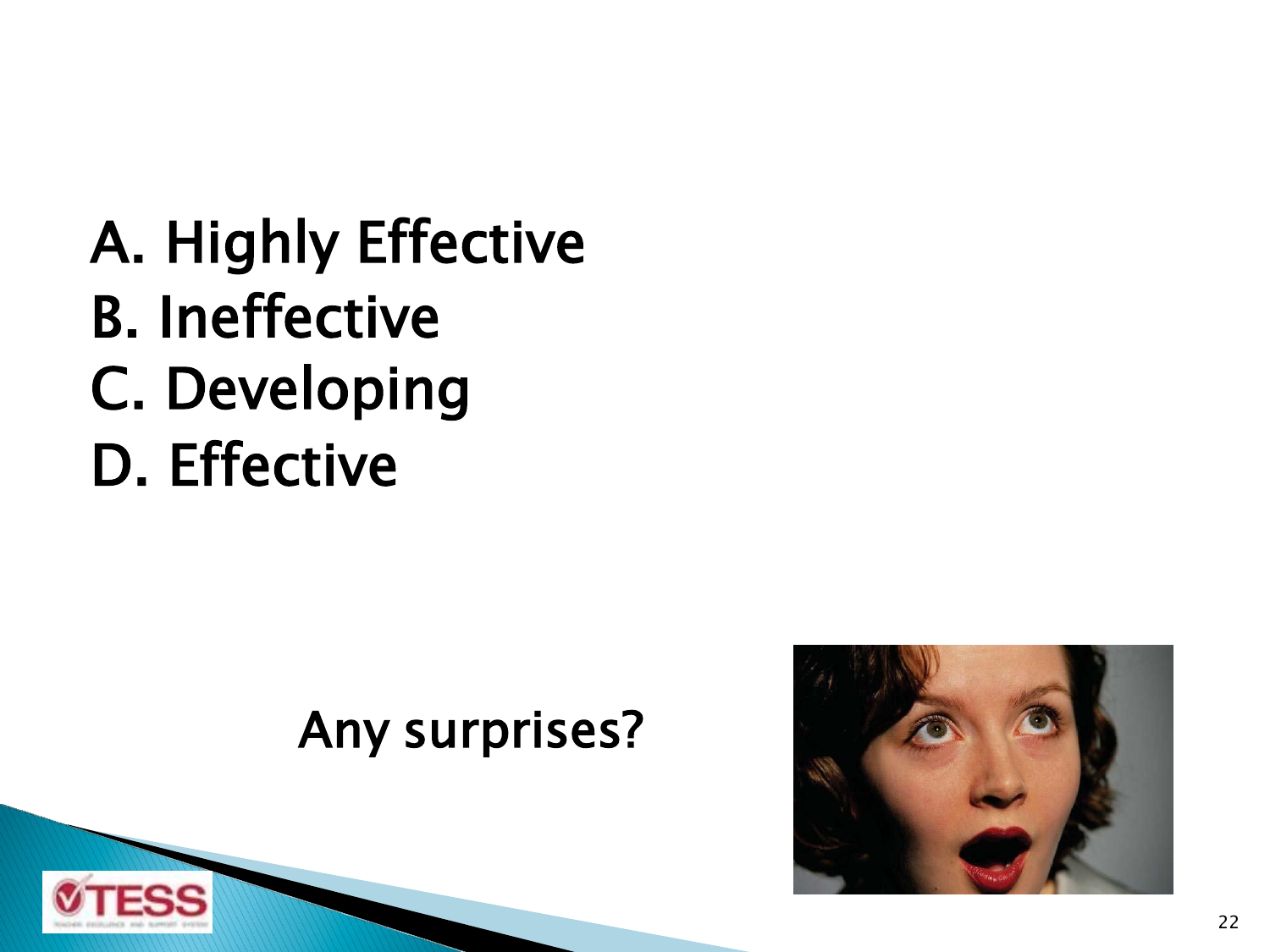# Ineffective Critical Attributes

- Few students are intellectually engaged in the lesson.
- Learning tasks/activities require only recall or have a single correct response or method.
- Only one type of instructional group is used (whole group, small groups) even when variety would better serve the instructional purpose.
- **Instructional materials used are unsuitable to** the lesson and/or the students.
- **The lesson drags or is rushed.**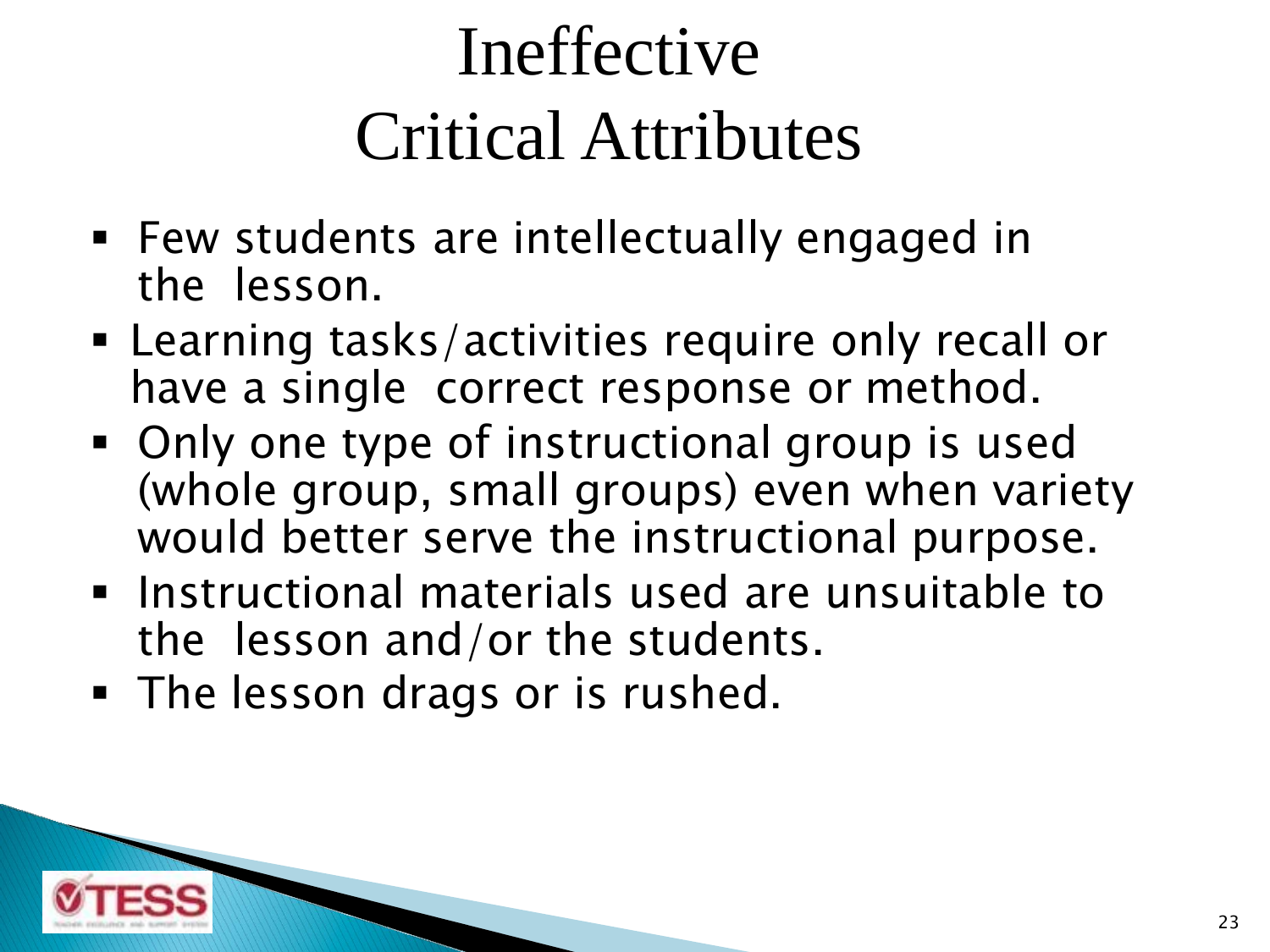# Developing Critical Attributes

- Some students are intellectually engaged in the lesson.
- Learning tasks are a mix of those requiring thinking and recall.
- Student engagement with the content is largely passive, learning consists primarily of facts or procedures.
- The materials and resources are partially aligned to the lesson objectives.
- **Instructional groupings used are partially appropriate to the** activities
- **Few of the materials and resources require student thinking** or ask students to explain their thinking.
- The pacing of the lesson is uneven; it is suitable in parts, but rushed or dragging in others.

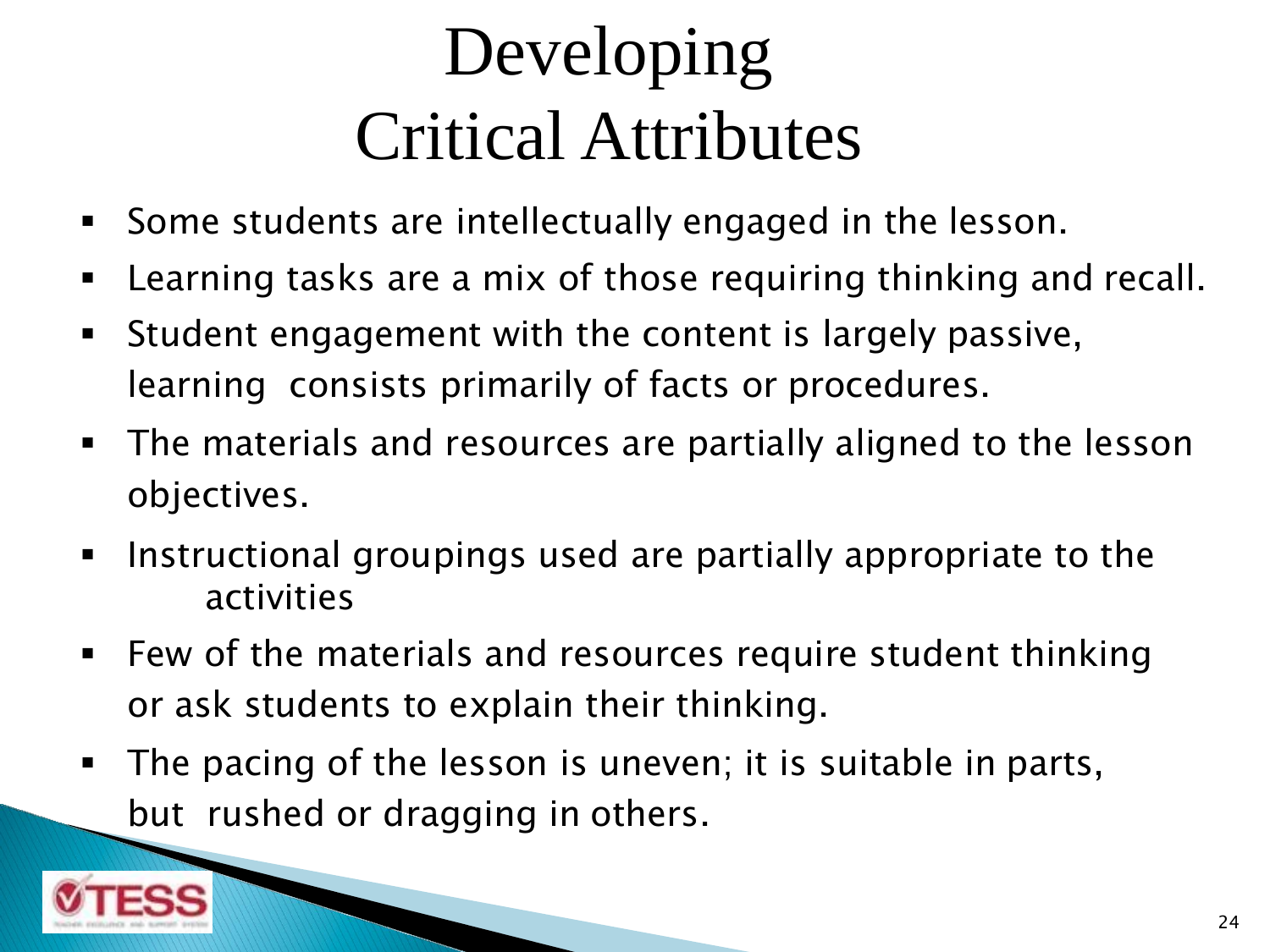# Effective Critical Attributes

- Most students are intellectually engaged in the lesson.
- Most learning tasks have multiple correct responses or approaches and/or encourage higher-order thinking.
- Students are invited to explain their thinking as part of completing tasks.
- The teacher uses groupings that are suitable to the lesson activities.
- Materials and resources support the learning goals and require intellectual engagement, as appropriate.
- The pacing of the lesson provides students time needed to be intellectually engaged.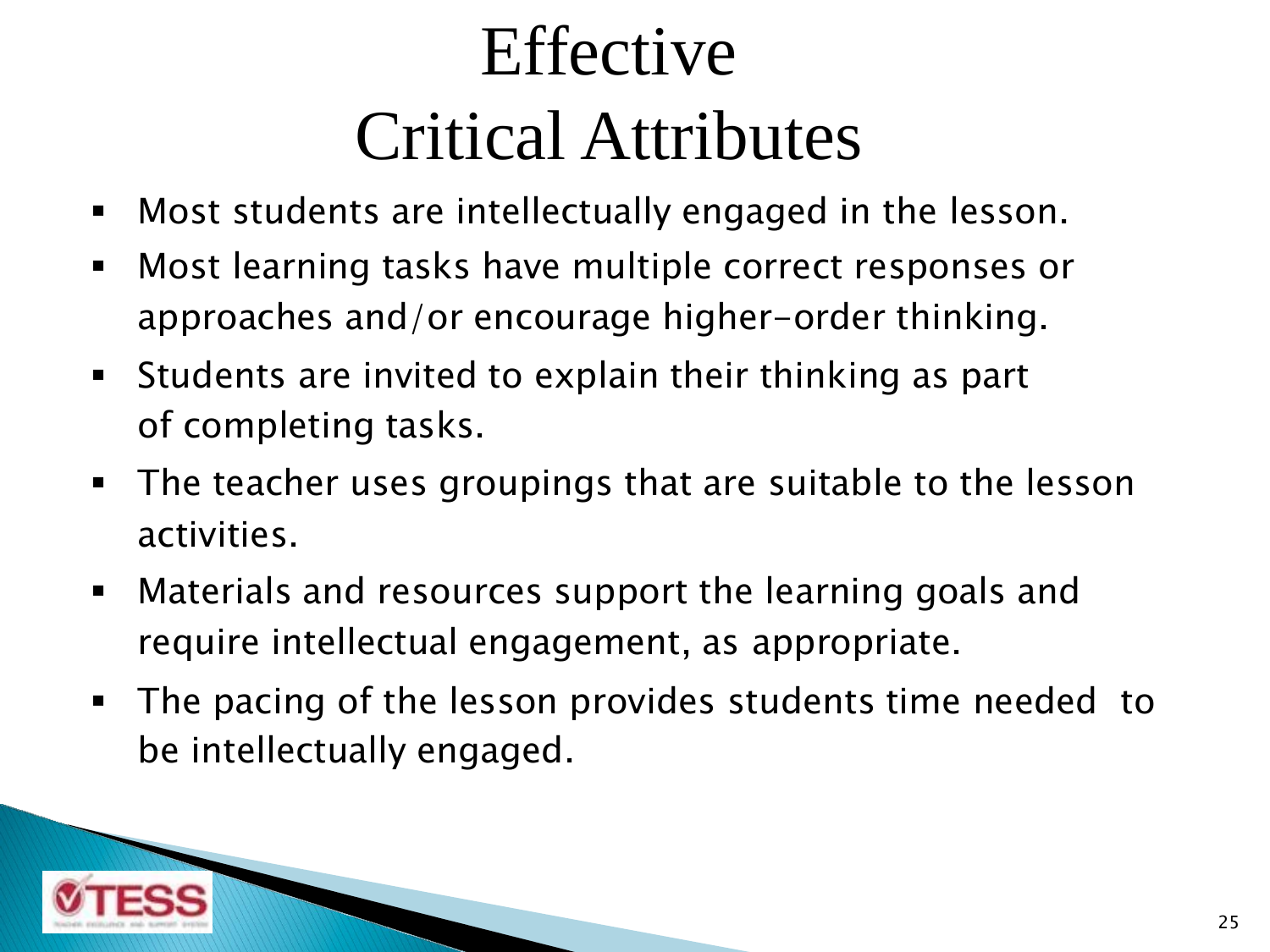# Highly Effective Critical Attributes

In addition to the characteristics of a level of performance 3,

- Virtually all students are intellectually engaged in the lesson.
- Lesson activities require high-level student thinking and explanations of their thinking
- **Students take initiative to improve the lesson by**

(1) modifying a learning task to make it more meaningful or relevant to their needs, (2) suggesting modifications to the grouping patterns used, and/or

(3) suggesting modifications or additions to the materials being used

 Students have an opportunity for reflection and closure on the lesson to consolidate their understanding.

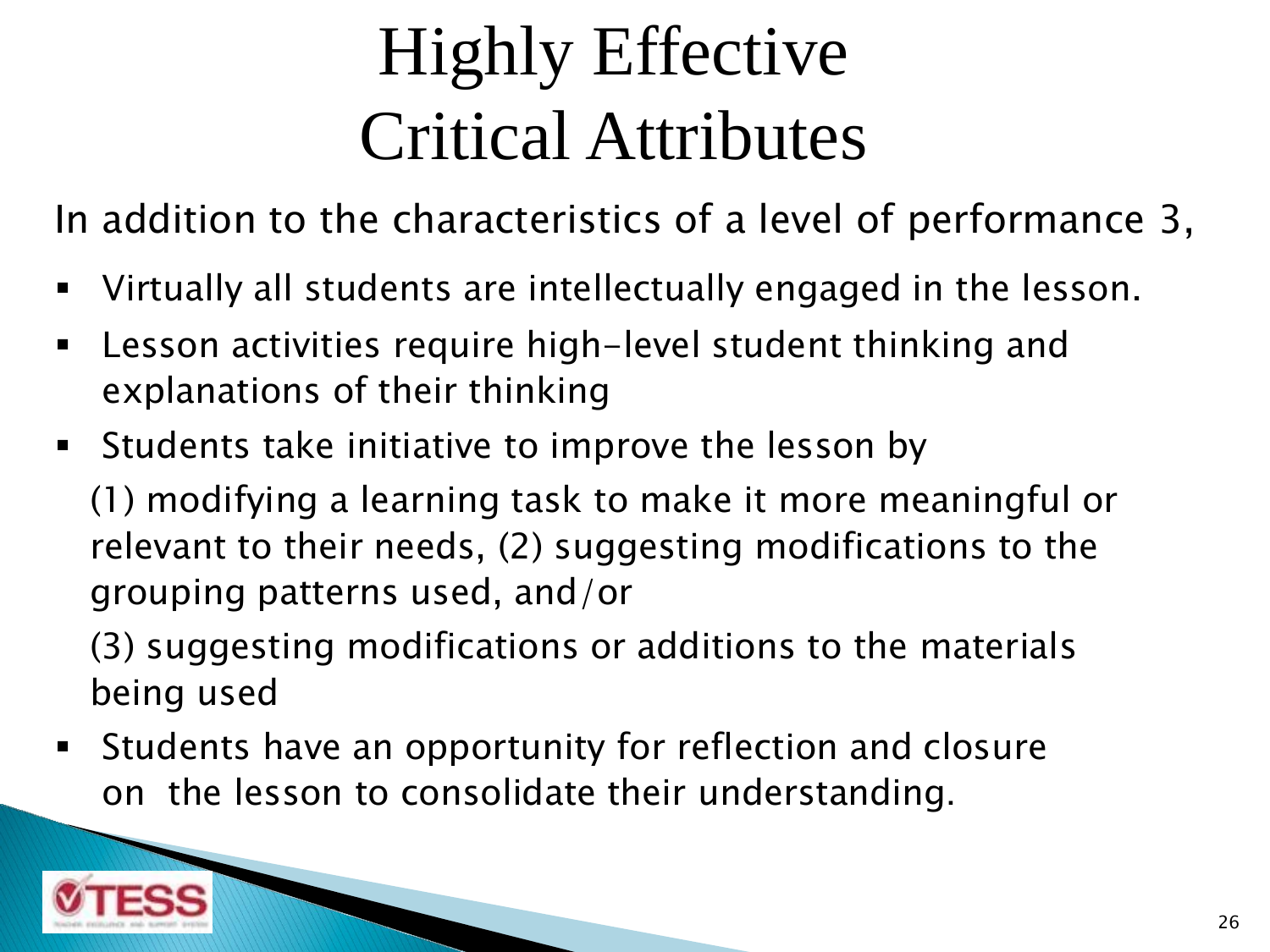# Highly Effective Rate the following using the HEDI scale:

- Students are asked to write an essay "in the style of Hemingway" and to describe which aspects of his style they have incorporated.
- A student asks whether he/she might remain in the small group to complete another section of the activity, rather than work independently.
- Students identify or create their own learning materials.
- Students summarize their learning from the lesson.

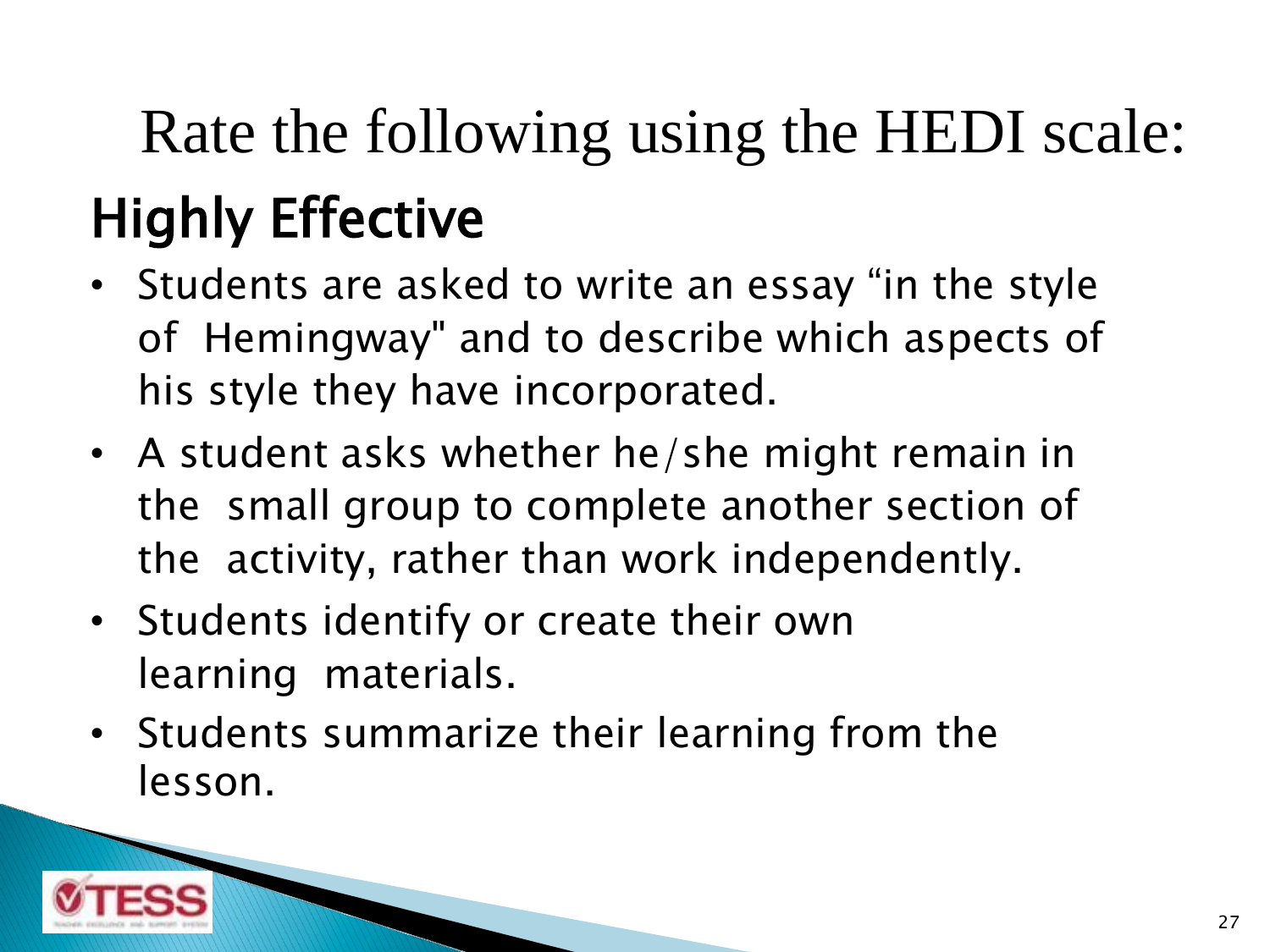## Rate the following using HEDI scale

## **Effective**

- Students are asked to formulate a hypothesis about what might happen if the American voting system allowed for the direct election of presidents.
- Students are given a task to do independently, then to discuss with a table group, followed by a share out from each table.
- There is a clear beginning, middle, and end to the lesson.
- The lesson is neither rushed nor does it drag.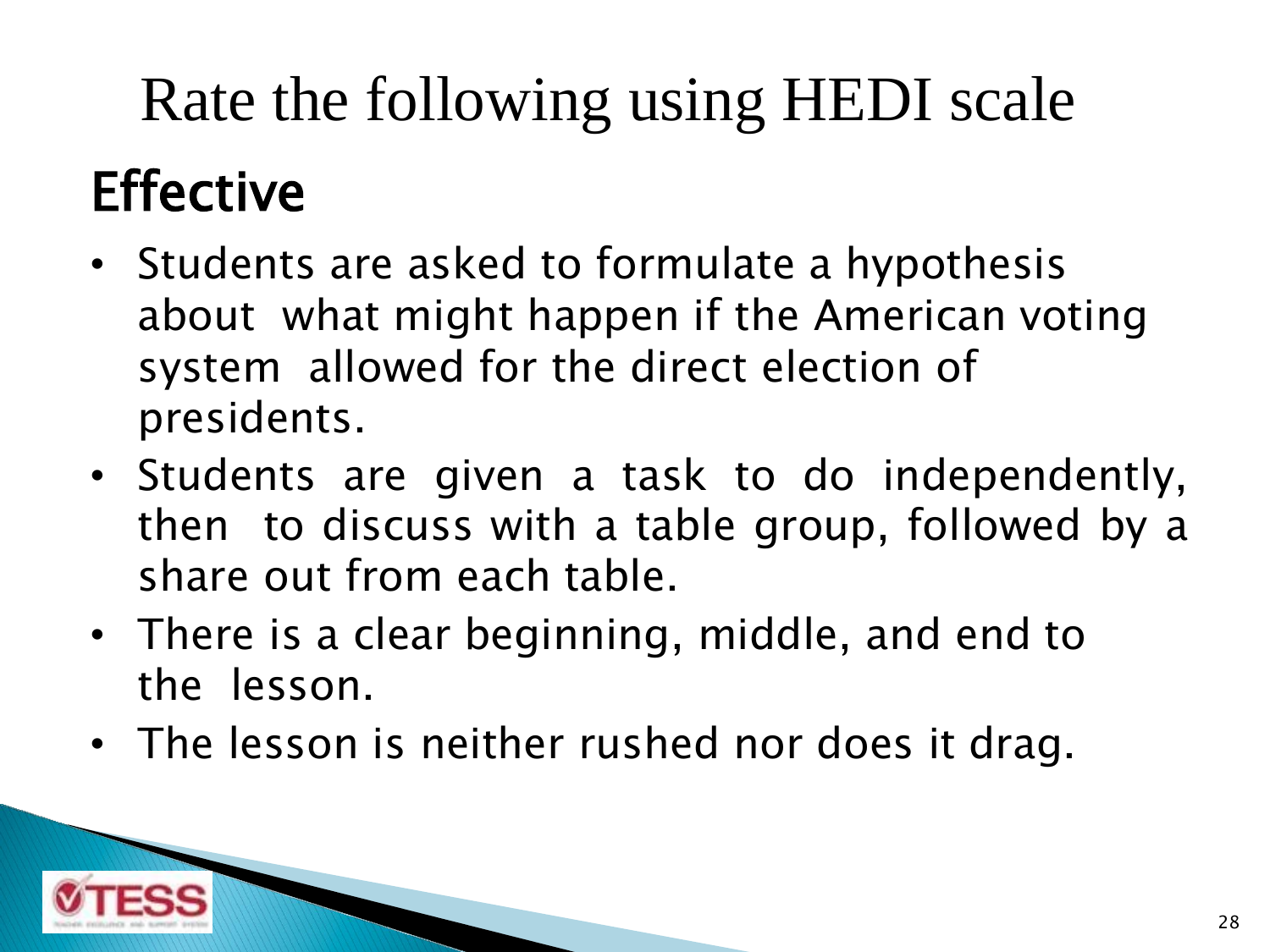## Rate the following using HEDI scale

### Developing

- In three of the five small groups, students are figuring out an answer to the assigned problem.
- Students are asked to fill in a worksheet following an established procedure.
- There is a recognizable beginning, middle, and end to the lesson.
- The teacher lectures for 20 minutes, and provides 15 minutes for the students to write an essay; not all students are able to complete it during this time.

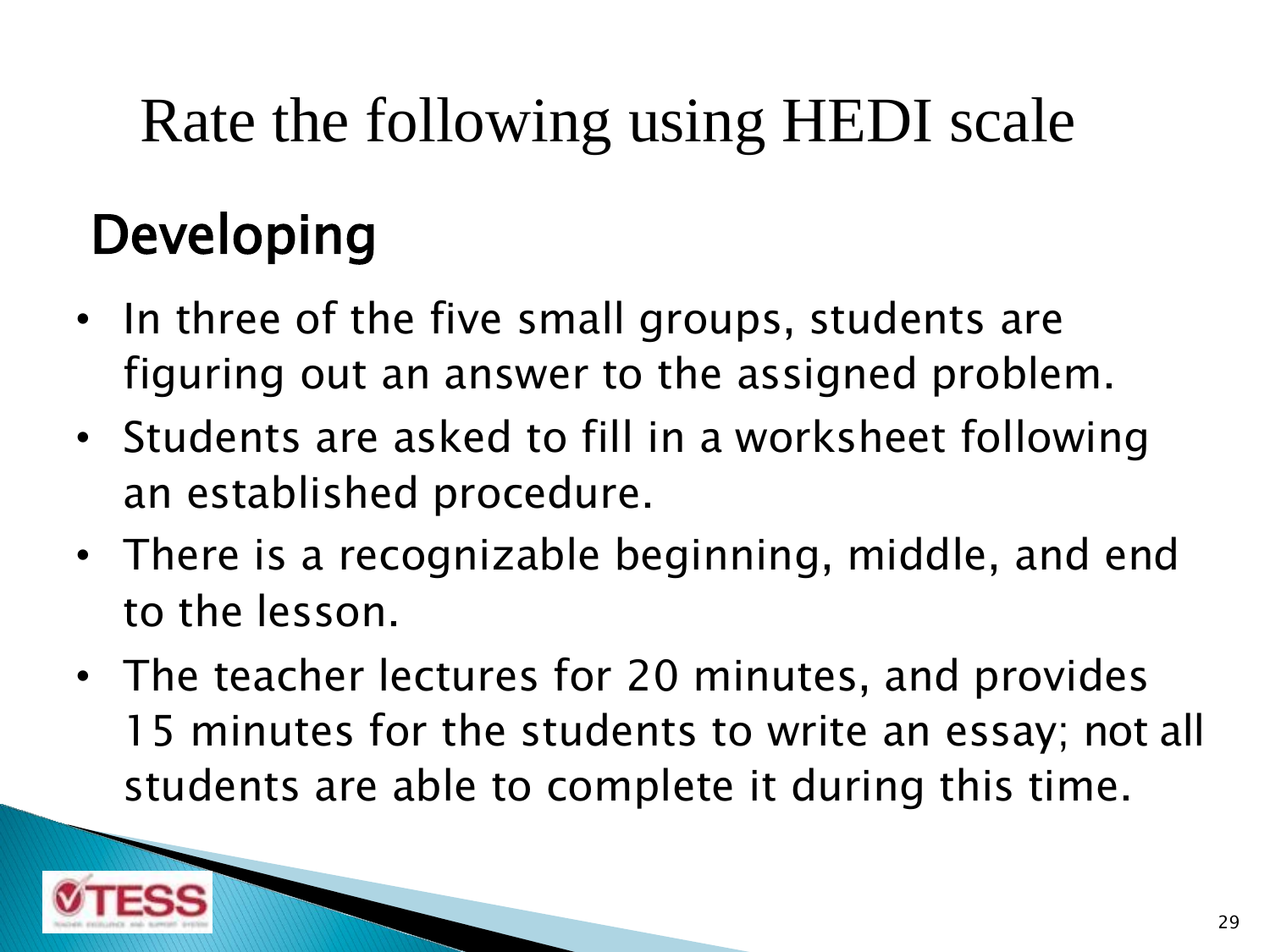### Ineffective Rate the following using HEDI scale

- Most students disregard the assignment given by the teacher; it appears to be much too difficult for them.
- Students fill out the lesson worksheet by copying words from the board.
- Students are using manipulatives in a rote activity
- The teacher lectures for 45 minutes.
- Most students don't have time to complete the assignment, but the teacher moves on in the lesson anyway.